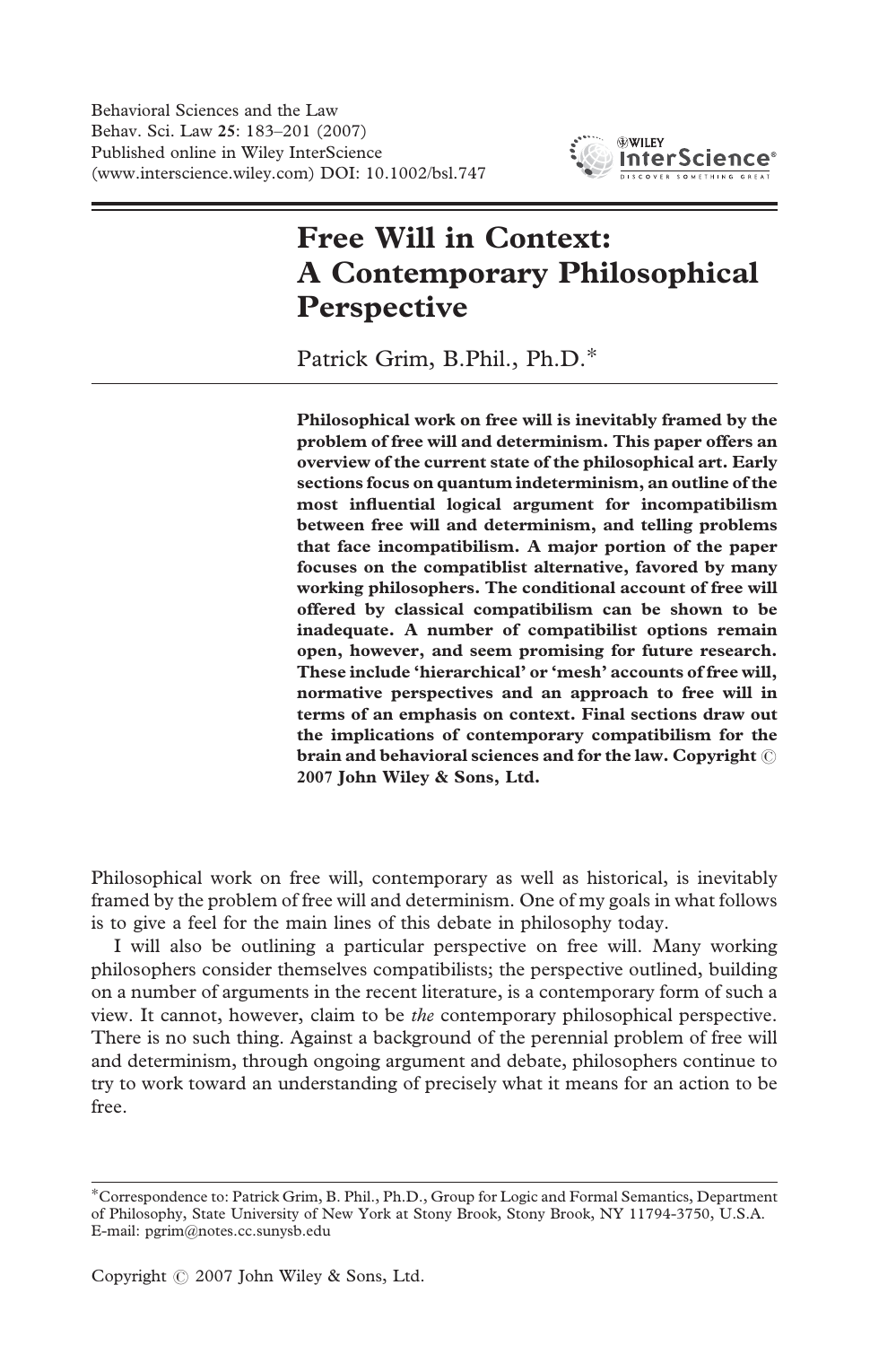## THE DILEMMA OF DETERMINISM

The problem of free and will and determinism has much of the impact that it does because it is not a technical problem; it is a question that almost everyone raises in his or her own thinking at one point or another. Let us start, then, by phrasing the problem as simply as possible.

We think of ourselves as facing alternative courses of possible action, deliberating and making choices as to what we shall do. With our choices comes responsibility; our choices are morally right or morally wrong, and we are praiseworthy or blameworthy for those choices. A conception of free will is essential to our conceptions of ourselves, is fundamental to our ethical view of the world, and is central to the system of law, adjudication, and punishment that inherits much of the structure of our moral views.

However, we also think of the physical universe as governed by natural law. Why does a particular event occur? Because of previous events and because the laws of nature are what they are. The history of the universe is a complex chain or net of events in which later events are the natural consequence of earlier events in accordance with natural law.<sup>1</sup>

Both of these conceptions are part of our everyday thinking. Indeed it might be impossible to live the lives we do without both (a) a notion of a comprehensible universe governed by natural law and (b) a conception of free choice and responsibility. And yet these two conceptions appear to collide quite directly in the philosophical problem of free will and determinism.

We are creatures in the physical universe. Our actions are therefore events in the history of the universe, and so are produced by earlier events in accord with natural law. Given previous events and the laws of nature, it appears, the events that are our actions were therefore inevitable. So what sense does it make to say we could do otherwise, that we have alternatives, or that we can make genuine choices? If the things we do are simply the result of natural forces, how can we be held morally responsible for them? And if we cannot be held morally responsible, what possible justification can there be for a system of law constructed on conceptions of blame and punishment?

A number of philosophers see the problem of free will and determinism as reflecting an irresolvable clash between two different perspectives we take regarding ourselves and our actions— two incompatible perspectives, neither of which we could live without (Blackburn, 1999; Bok, 1998; Nagel, 1986). One perspective is a subjective or personal view— the view we have to take of ourselves as acting agents, with alternatives before us and choices to make. The other is the objective or impersonal perspective—what Thomas Nagel calls ''the view from nowhere''—in which we see ourselves as parts of the natural world and our brain states and actions as part of an impersonal stream of physical events.

The problem of free will and determinism has a long and fascinating history. But it also has an active present: Sophisticated philosophical work on the problem has flourished over the last 50 years, without final resolution but with important bits of

<sup>&</sup>lt;sup>1</sup>The role of natural law in the ordinary phrasing of the problem is one of physical necessity: that earlier events necessitate later events in accordance with natural law. Statistical laws are given their due at a later point, but pure regularity views are beyond the scope of the present discussion.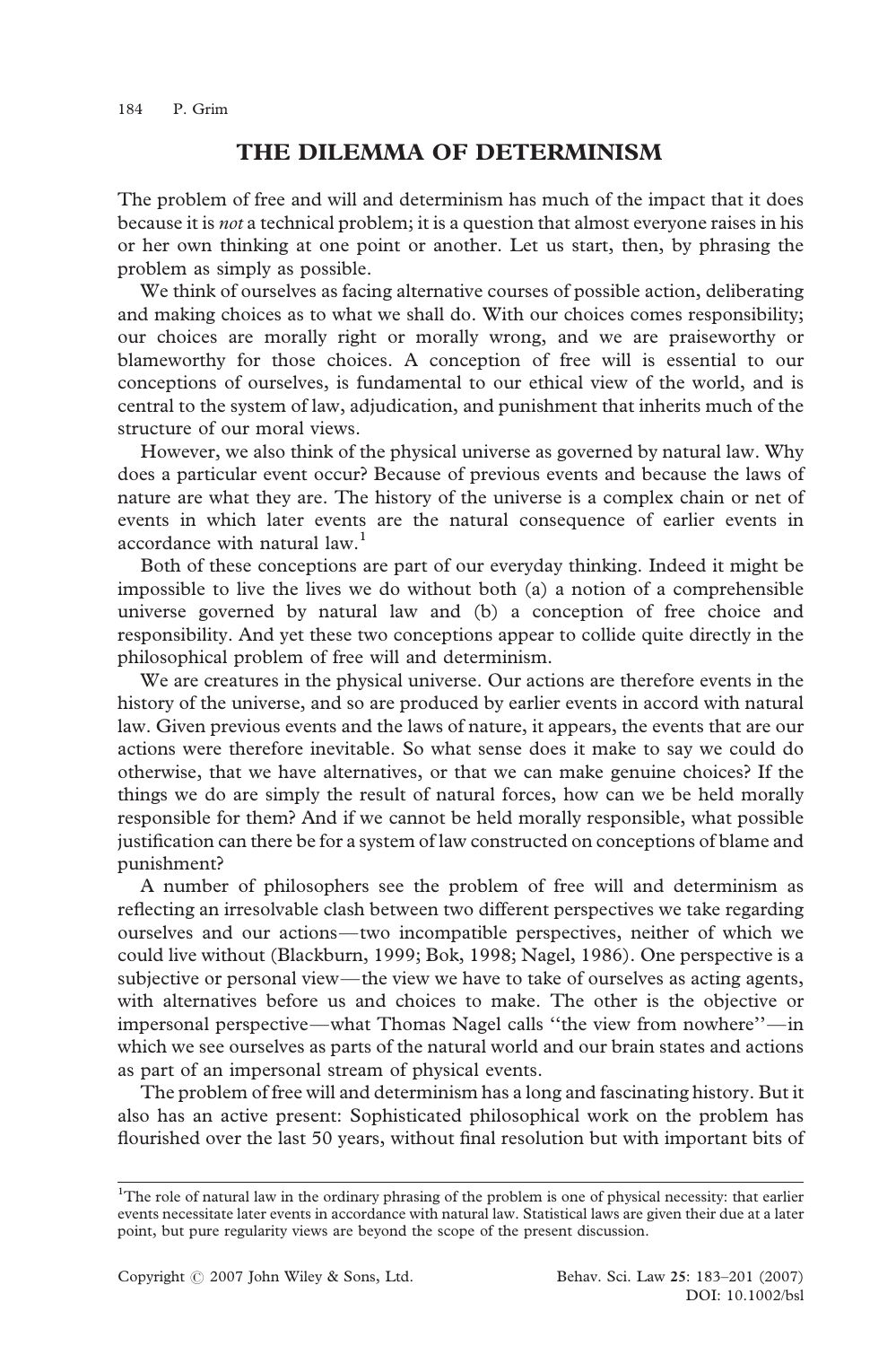progress, with agreement among many on at least a general line of approach, and with new ideas that show significant promise.

The following section touches briefly on the physics of determinism. The next section lays out the logical argument for incompatibilism between free will and determinism that continues to command the most attention, but crucial problems facing incompatibilism are outlined in the fourth section. The fifth to 10th sections concentrate on the compatibilist alternative—its classical form and classical difficulties, the influential Frankfurt account, and two lines of compatibilist thought that appear promising for further work. One of these is an emphasis on normativity, clear in a range of current work (Fischer and Ravizza, 1998; Wallace, 1994; Watson, 1996; Wolf, 1990). The other, which focuses on the crucial contextuality of attributions of free will, has been developed only recently. The 11th and 12th sections follow the implications of contemporary compatibilism for brain and behavioral sciences and for the law.

#### WHY PHYSICS DOES NOT SETTLE THE ISSUE

As a scientific theory, determinism has been dead since the 1930s. Why, then, can the problem of free will and determinism not be safely laid to rest?

The basic issue is often introduced, as we have introduced it above, by evoking a universe that operates in terms of previous events and deterministic natural laws. That was Newton's universe, but it is no longer ours. The lesson of quantum mechanics, on standard interpretations, is that fundamental physical law is statistical rather than deterministic. Natural law dictates that a certain percentage of uranium atoms will decay over a given time, for example—the familiar half-life of uranium—but it does not dictate that a particular uranium atom will decay at a particular time. Quantum mechanics is perhaps the best confirmed physical theory in the history of science, and it appears to be a direct consequence of the theory that some events happen without a cause. This is not merely a matter of our ignorance, it should be noted, nor of an explanation that quantum mechanics simply fails to provide. One of the fascinations of quantum mechanics is that it seems to entail that there are events for which there can be no cause.

Because of the evidence for quantum mechanics, therefore, we have evidence of the highest order that the universe simply does not function in the way envisaged by the classical determinist—as a stream of events, each of which is an inevitable consequence of events earlier in the stream. Quantum events occur with predictable regularity but without causal precedents, interrupting that stream.

Although quantum indeterminacy effectively sinks classical determinism, however, it is far from clear that it leaves any room for free will. Speculative roles for quantum mechanics in understanding brain function have been proposed by Stapp (1999) and Penrose (1989, 1994, 1997), with predecessors in Eccles and Popper (1977) and Eccles (1994).<sup>2</sup> The general verdict in the philosophical community, however, is that quantum indeterminacy is simply irrelevant to the basic conceptual tension at issue. Why?

 $2$ Non-algorithmic mathematical thought and consciousness take central stage in these accounts; free will tends to come in from the wings.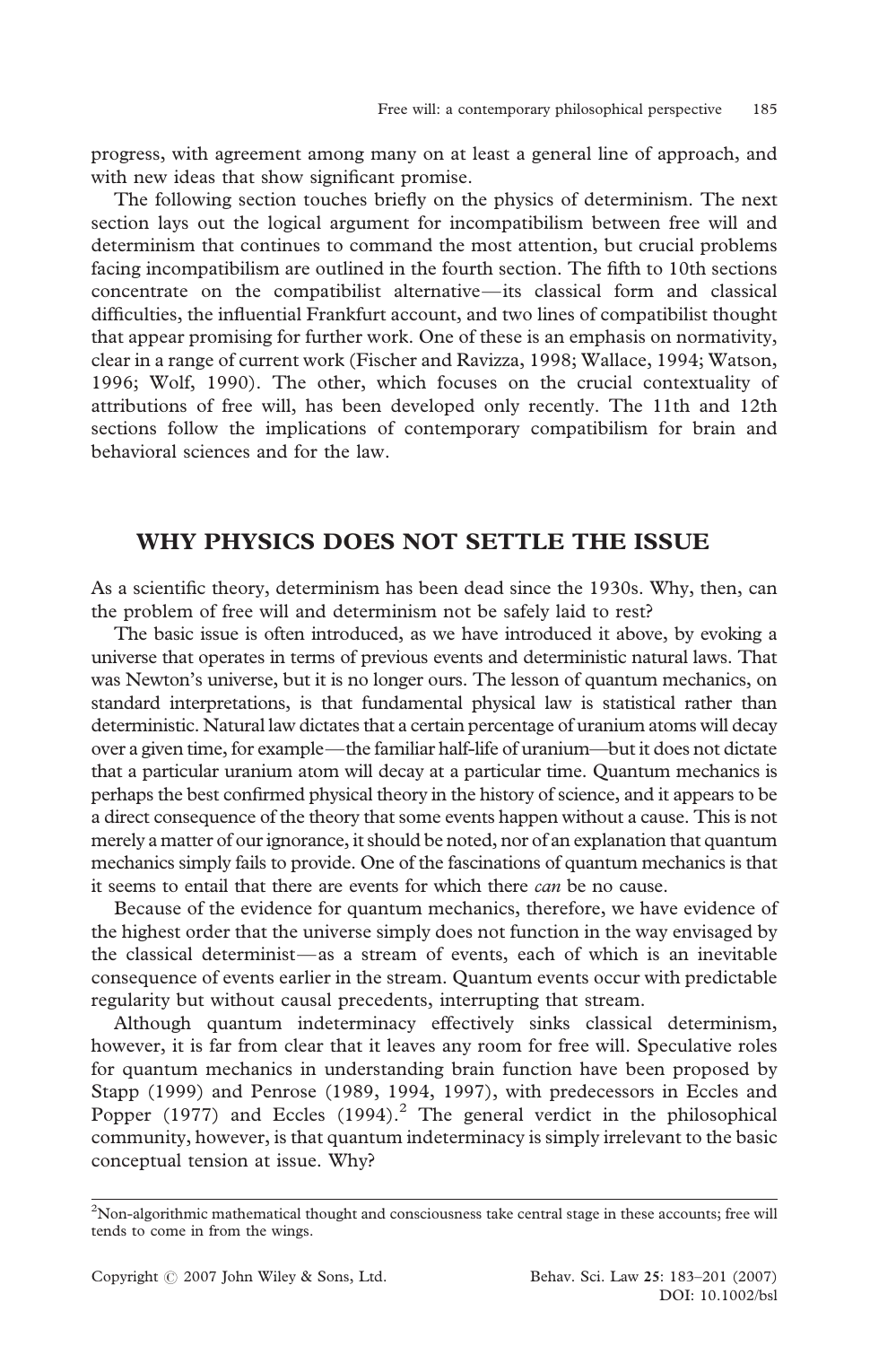There is, first of all, a technical issue of scale. Although indeterministic on the micro scale, quantum mechanics results in a fairly traditional determinism on the macro scale—the scale of neurons, brains, and people.<sup>3</sup>

Even were this not the case, however, the indeterminacy of quantum physics would be irrelevant to the basic conceptual problem at issue. The speculation that appears in Penrose and others is that my decisions might be the results not of previous events but of indeterministic quantum phenomena, but that simply replaces one thing over which I have no control—deterministic events in a deterministic universe—with another: random quantum events in my brain. On such an approach I would no longer be a captive of a deterministic universe, but I would remain the victim of random quantum events. How could I be held responsible for events that are the result of pure chance? Despite a full incorporation of quantum indeterminacy, such a proposal still leaves no apparent place for genuinely free choices or for moral responsibility (see Dennett, 1984, 2003; Honderich, 1993).

All crucial problems remain, then, if we redefine determinism for present purposes as the claim that all events are the necessary consequence of previous events in accord with the laws of nature, or of previous events and quantum randomness in accord with the laws of nature.

#### THE INCOMPATIBILIST ARGUMENT

If determinism is true, with or without quantum randomness, there can be no free will. This is the incompatibilist claim—that determinism and free will are incompatible. The most influential incompatibilist argument over the past 35 years has been a formalization in modal logic due to Peter van Inwagen (1983, 2002).

One should not let the symbolism be intimidating here: The idea is simply to make everything explicit. The core ideas actually lie very close to the formal surface.

The argument uses a concept of necessity, central to modal logic, represented by  $\Box$ . Contingent truths are propositions that are in fact true but could have been otherwise—like the proposition that 33% of institutionalized schizophrenics have widened sulci, for example, or that John Roberts was nominated as Chief Justice. These are true in one ''possible world''—one way things could have come out (and did), but are not true in other ''possible worlds''—other ways that things could have come out. Necessary truths, in contrast, are true propositions that could not have been otherwise. Mathematical and logical truths are prime examples, though there may be others. No matter how the physical universe came out,  $2 + 2$  would be 4 and no contradiction could be true; necessary truths are thought of as true ''in all possible worlds." In the formalization of the argument, " $\Box p$ " represents the claim that proposition  $p$  is a necessary truth.<sup>4</sup>

The argument also uses a symbol "N", which is van Inwagen's own. N $p$  is meant to represent " $p$ , and no one has or ever has had any choice about whether  $p$ ." Where  $p$ 

 $3$ Penrose (1994), following Fröhlich (1975), argues for the possibility of cellular structures that could scale up micro-level quantum phenomena to a macro level, but the jury is still out as to whether this is possible. <sup>4</sup>A good introduction to the philosophical notion of "possible worlds" is the work of Lewis (1973). For an introduction to modal logic see Chellas (1980).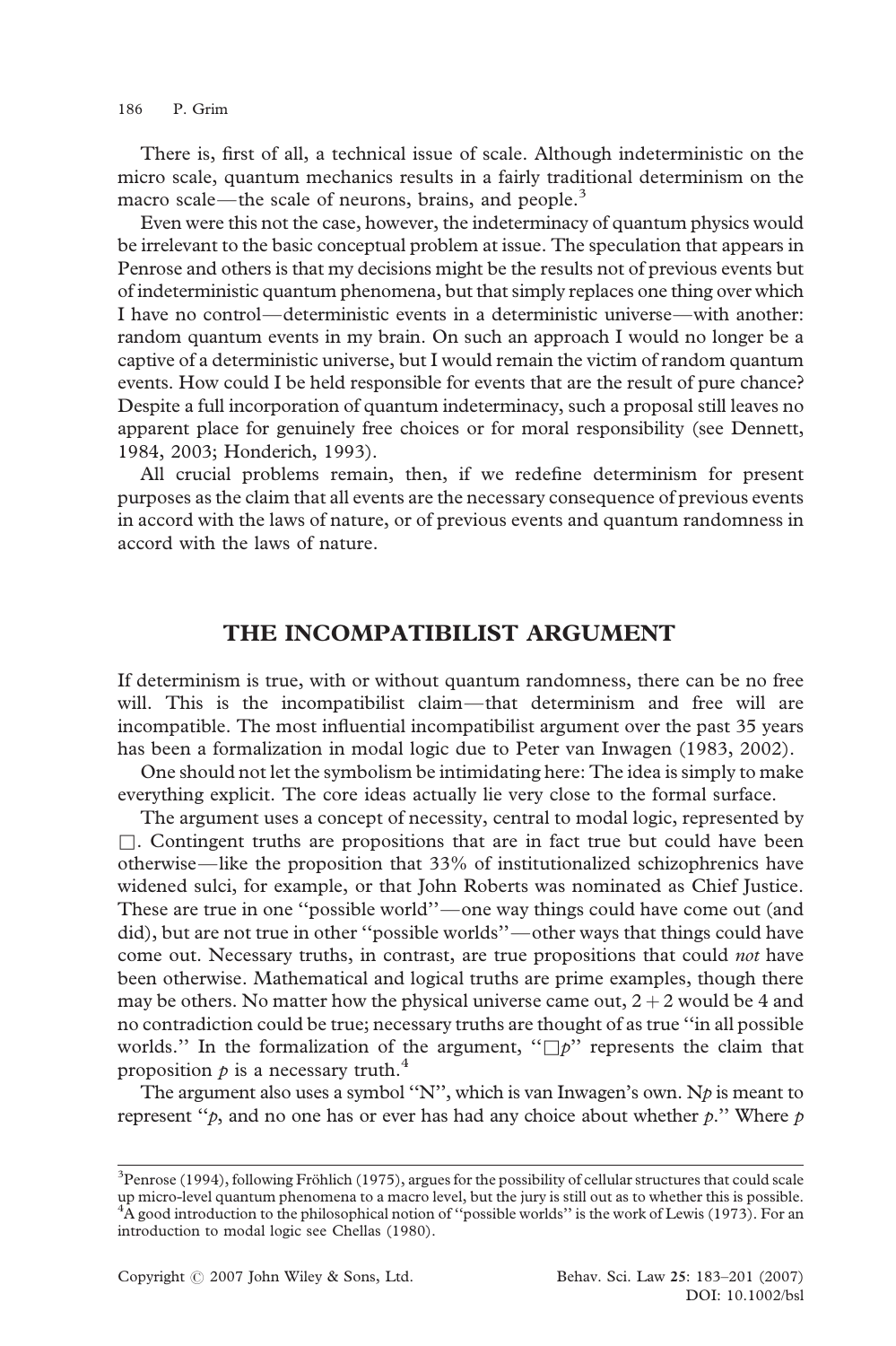represents the proposition that rust is an oxide, for example,  $N_p$  should be read as "Rust" is an oxide, and no one has or ever has had any choice about whether rust is an oxide.''

Two rules of inference are used in the argument, phrased in terms of the symbol " $p \vdash q$ " for "p entails q" or "q is deducible from p." The first rule of inference states that from the fact that a proposition is necessarily true one can deduce that no one has or ever has had any choice regarding its truth:

$$
Rule \alpha \quad \Box p \vdash Nq
$$

The second rule of inference states that from the proposition that no one has any choice about  $p$ , together with the proposition that no one has any choice about whether if  $p$  then  $q$ , one can deduce that no one has any choice about  $q$ :

$$
Rule \beta \quad Np, \ N(p \supset q) \vdash Nq
$$

Here " $\Box$ " is the "if ... then" of material implication, familiar from truth tables.

Van Inwagen formulates the crucial deterministic premise as follows: We let  $L$ represent an immense conjunction of all the natural laws of the universe. Let  $P_0$ represent the state of the world at some time in the remote past, and let P represent any true proposition about the present— the proposition that I take the bus rather than drive to work today, for example. The deterministic thesis is the first step of the argument:

1.  $\Box((P_0 \& L) \supset P)$  Premise

From here the argument proceeds with justifications at each step:

| 2. $\Box (P_0 \supset (L \supset P))$ | A standard logical transform from 1 |
|---------------------------------------|-------------------------------------|
| 3. N $(P_0 \supset (L \supset P))$    | From 2 and rule $\alpha$            |
| 4. $NPo$                              | Premise                             |
| 5. N $(L \supset P)$                  | From 3 and 4 by rule $\beta$        |
| 6. NL                                 | Premise                             |
| 7. NP                                 | From 5 and 6 by rule $\beta$        |
|                                       |                                     |

The premises are essentially these: That we have no choice about the state of the world at some point in the remote past (step 4), we have no choice about the laws of nature (step 6), and that anything that happens now is a necessary consequence of those two things (step 1). If this determinist claim is true, we can deduce using rules of inference  $\alpha$  and  $\beta$  that we have no choice about anything that happens now.

### PROBLEMS FOR INCOMPATIBILISM

Van Inwagen's formal argument has been a major piece of ammunition on the incompatibilist side of the argument. Few incompatibilists hold that determinism is in fact true, and thus that free will must be an illusion (Smilansky, 2000). Most are libertarians (not to be confused with libertarians in political theory): They hold that free will is clearly real, that it is incompatible with determinism, and thus that determinism, despite its appeal, must be false.

There are, however, two immediate and major problems that face incompatibilism. The first is that van Inwagen's core argument is flawed.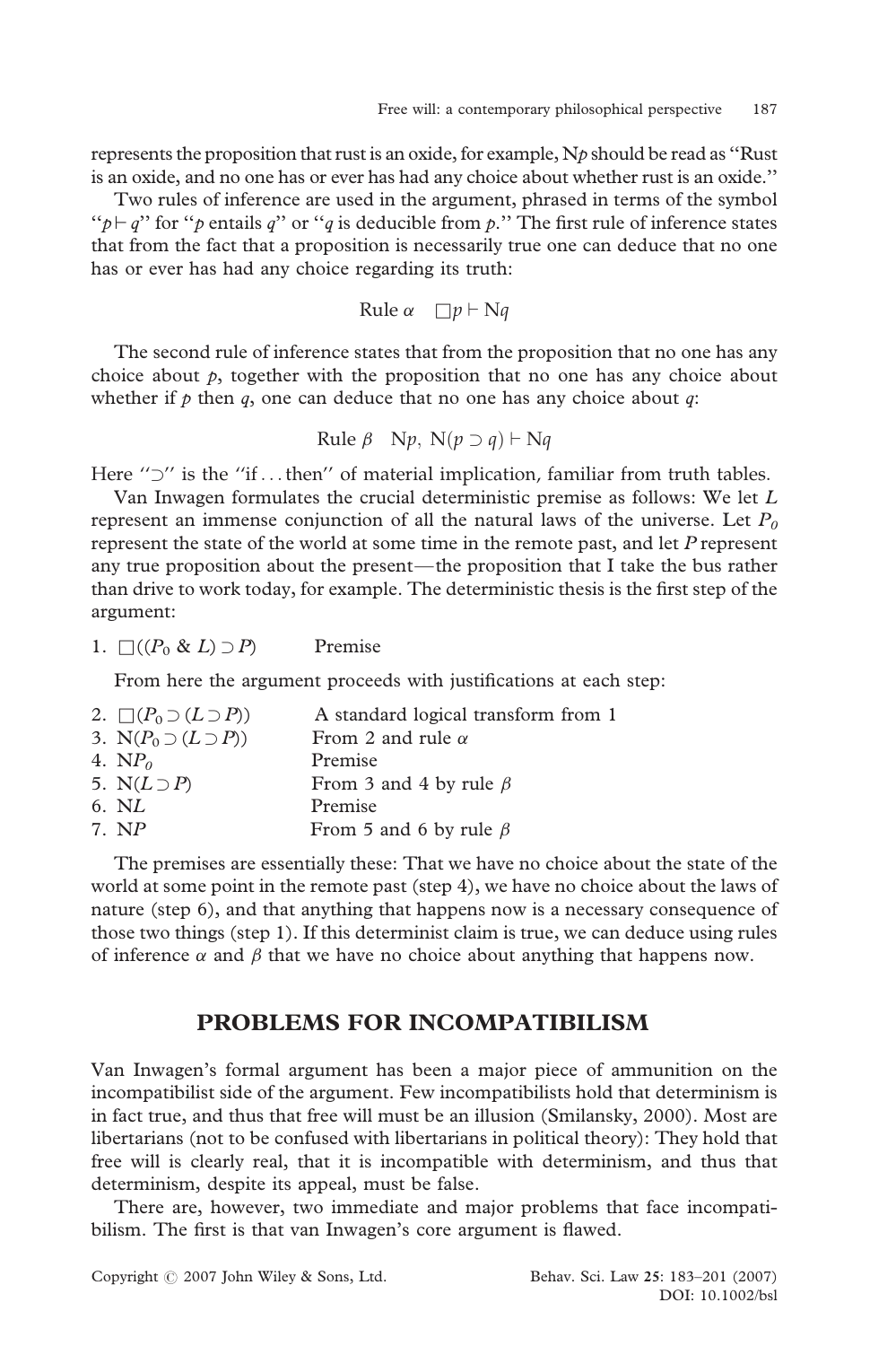Philosophical arguments, particularly when they involve counter-examples, should perhaps come with a warning. Philosophers seem to delight in trivial or even silly examples. What is at issue even in these silly examples, however, is the attempt to find universal claims regarding the logical structure and relationships of our concepts—in this case, important concepts of free will, necessity, and determinism. A universal claim is falsified by a single contrary instance—hence the importance of counter-examples. In the attempt to evaluate conceptual claims, moreover, it is often a good idea to test the limiting cases or the polar extremes—hence the extravagant hypotheticals of many philosophical examples. However silly or apparently trivial, the philosopher's counter-example is designed to make an important logical point.

The van Inwagen argument relies crucially on  $\beta$  as a rule of inference: That if no one has a choice about whether  $p$  occurs, and no one has a choice about whether if  $p$ then  $q$ , then no one has a choice about whether  $q$ . Despite its initial plausibility, this rule of inference turns out to be invalid.

If  $\beta$  were valid, using standard rules of logic, this would be valid as well:

$$
Np, Nq \vdash N(p \& q)
$$

If I have no control over  $p$ , and no control over q, I have no control over whether  $p$ and  $q$  occur together. A simple trivial example, however, is enough to show that this principle, derivable from  $\beta$ , simply does not hold (McKay & Johnson, 1996).

It was entirely in my power yesterday to flip a coin, or to choose not to. One thing that was not in my power, however, was to make the coin come up heads rather than tails in a free toss. Another thing that was not in my power was to make it come up tails rather than heads. For any particular toss, then, I had no control over this:

It did not come up heads.

or this:

It did not come up tails.

By the principle above, it would follow that I had no control over this:

It did not come up heads and it did not come up tails.

But of course I did have control over that—it was within my power to keep the coin from coming up either heads or tails simply by refusing to toss it at all. This principle, then, does not always hold true:

$$
Np, Nq \vdash N(p \& q)
$$

If the rule of inference  $\beta$  were valid, this principle *would* always hold true.  $\beta$  is therefore an invalid rule of inference, and so is the central argument that relies on it.

Van Inwagen recognizes the force of the counter-example (van Inwagen, 2002), concedes that this form of the argument fails, but attempts to salvage the argument in terms of a tighter specification for ''N''. With that tighter specification, however, the argument loses much of its punch and much of its contact with the informal argument with which we began: ''N'' no longer has the intuitive simplicity of the concept ''no one has any choice whether...''.

The history of van Inwagen's argument also offers a general philosophical lesson: that arguments that appear both clear and intuitively forceful, such as the modal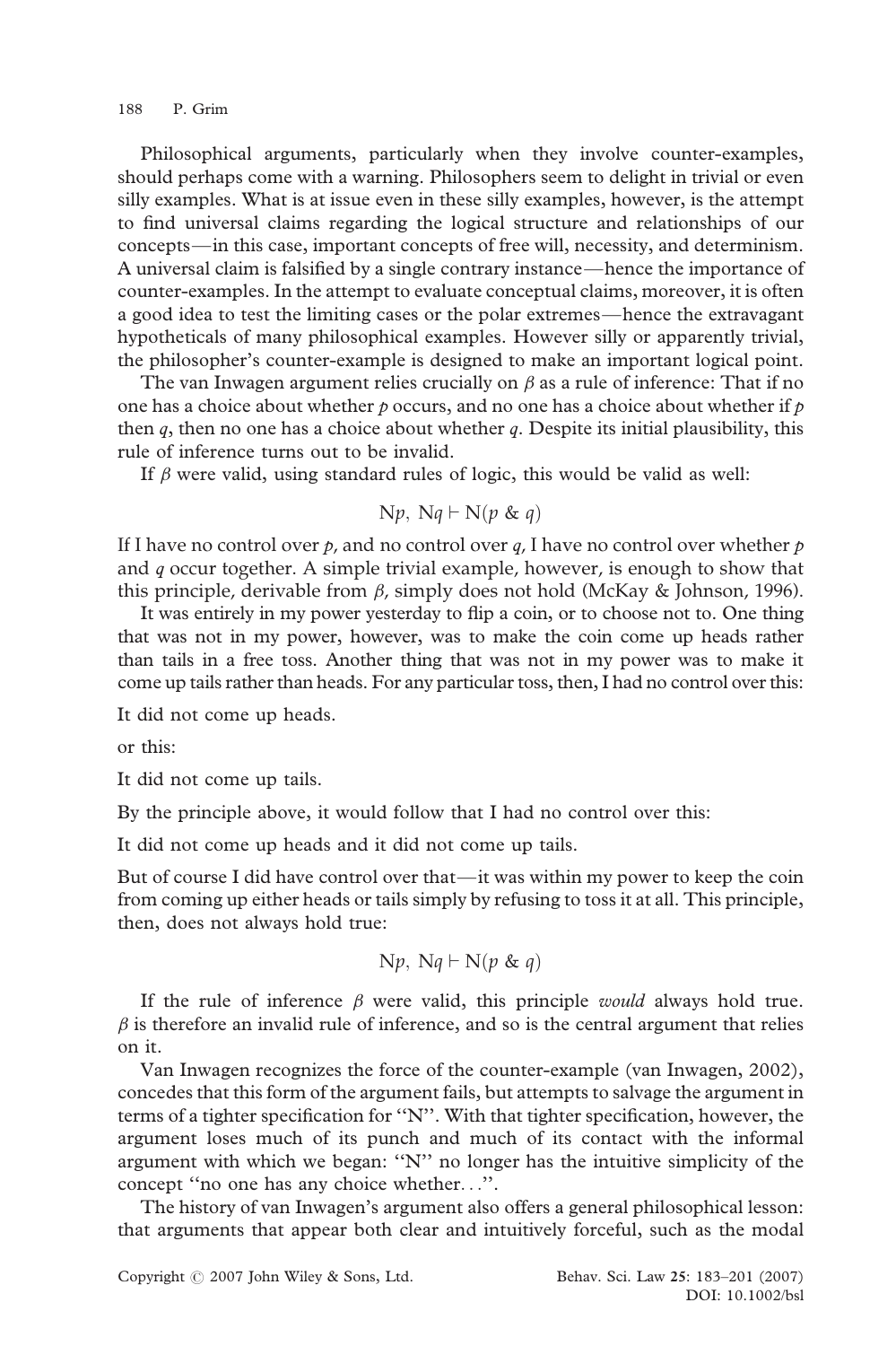argument above, can nonetheless fail. The explicitness that comes with formalization is often useful, and is always worth a try. But there may also be tricky conceptual shifts that formalization disguises rather than reveals.

A second problem would remain for incompatibilism, at least of the libertarian stripe, even if the van Inwagen argument were sound. Libertarians hold that there is indeed free will, that determinism is incompatible with that fact, and thus that determinism must be false. On such a view it is not true that all events in the universe are determined by previous events and physical law. Free choices are exceptions, somehow real and causally efficacious but nonetheless distinct from the stream of the physical universe.

The challenge is to make such a notion of libertarian free will intelligible. In such a view, there are events that might or might not occur, given all physical laws and the entire past of the physical universe, but these sound as much a matter of pure chance as do purely random events, and with the same disheartening conclusion for the concept of free will. How can I be held responsible for a pure matter of chance, and how can I think of such events as genuinely mine?

The problem of intelligibility leads van Inwagen himself to conclude that free will is incompatible with both determinism and indeterminism, and must thus remain a mystery (van Inwagen, 2002).<sup>5</sup>

# CLASSICAL COMPATIBILISM

If defined as above so as to include quantum randomness, most contemporary philosophers hold that determinism of some form is true. Most philosophers also seem to hold, however, that we make genuinely free choices and must bear moral responsibility for these choices. The explicit conjunction of those claims is compatibilism. When we properly understand free will, the compatibilist maintains, we will see that it does not conflict with the idea of a deterministic universe. The task for the compatibilist is to make good on this central claim—in particular, to show us how free will is to be properly understood.

What compatibilists have traditionally offered is a conditional account of free will. To be free, on such an account, is simply to have the power and ability to act in accord with one's wishes or desires. To be unfree is to be unable to further one's ends, due to denial of opportunity, physical restraint, coercion or duress. Freedom, on the conditional account, is simply a matter of whether I do as I wish. I wanted to take the road to the left, and did so. To say that I was also free to take the road to the right is simply to say that I would have taken that road if I had wanted to.

Compatibilist accounts of freedom are clear in the work of both Hobbes in the 16th century and Hume in the 17th:

For he is free to do a thing, that may do it if he have the will to do it, and may forbear, if he have the will to forbear (Hobbes, 1654/1962, p. 240).

<sup>&</sup>lt;sup>5</sup>There have been attempts to provide a more direct libertarian answer to the intelligibility problem. See especially the section on ''Libertarian perspectives on free agency and free will'' in the work of Kane (2002). The notion of agent causation is crucial here (Chisholm, 1976, 2003). Although space does not allow for full discussion, agent causation may also find a place within the normative compatibilist approach outlined in a later section.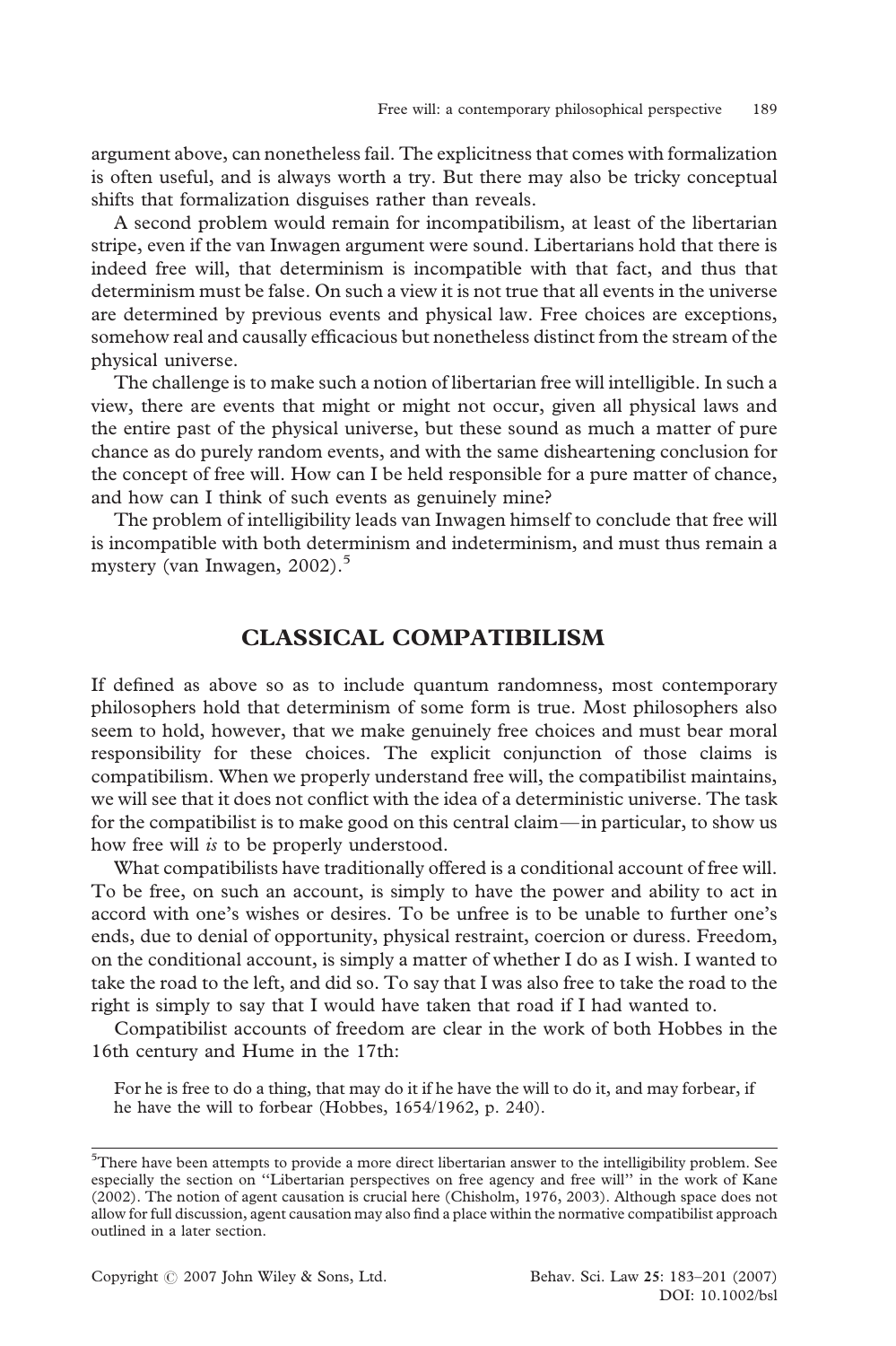#### 190 P. Grim

By liberty, then, we can only mean a power of acting or not acting according to the determinations of the will; that is, if we chose to remain at rest, we may; if we choose to move, we also may. Now this hypothetical liberty is universally allowed to belong to everyone who is not a prisoner and in chains (Hume, 1748/1955, p. 104).

Conditional accounts reappear in John Stuart Mill in the 19th century, and in 20th century work from G. E. Moore to Donald Davidson.

If free will is understood along the lines of a conditional account, conflict between free will and determinism disappears. Yesterday, after some deliberation, I took a later plane than the one I was originally scheduled for. What determinism demands is that it was because of earlier events and the laws of nature that I took the plane I eventually did, and indeed that it was because of earlier events and the laws of nature that I deliberated and made the decision I did. Determinism is a thesis regarding the ''because'' of actual events. Free will, on a conditional account, is something very different: a matter of a hypothetical, or a ''what if''. What free will demands, on such an account, is simply that my actions would have been different if my desires had been different; that I would have done otherwise if I had wanted to. The fact that I did one thing under the circumstances that in fact obtained need not conflict with the claim that I would have done something different under slightly different circumstances. Determinism, therefore, need not conflict with free will.

At first glance, at least, the conditional account fits nicely with our basic moral and legal intuitions regarding freedom. We work with a presumption that people act as they have chosen to act and that they can therefore be held responsible for their actions. That presumption, however, is defeasible; we retract a presumption of responsibility if we find that desires and actions do not fit the standard pattern. On the ''mental'' side, we do not hold a person criminally responsible if they are unable to form a genuine intention, in violation of mens rea, or if what is at issue should be construed as something that happened to them rather than something they did, in violation of *actus reus*.<sup>6</sup> On the "external" side, responsibility is similarly reduced in cases of duress and coercion. He could not have done what the law demanded, we say, even if he had wanted to.

It is also a point in favor of a philosophical position if does not merely contradict an opposing position but can explain why someone might be tempted to such a view. This aspect of the conditional strategy has been a constant part of Daniel Dennett's strategy (Dennett, 1984, 1995, 2003). It can be proposed, for example, that the conceptual mistake that determinists make is to confuse causality with coercion. Coercion is freedom-undermining: If I am coerced to do something, my freedom is undermined, and with it my responsibility for what I do. Mere causality, on the other hand, is *not* freedom-undermining: My choice to marry is a free one despite the fact that it may be explained in terms of causal precedents and the flow of hormones. Despite some similarity and overlap, causality and coercion are essentially different concepts. The appeal of determinism, so the argument runs, relies on a subtle confusion between the two.

<sup>6</sup> The insanity defense, in its various incarnations from M'Naghten to the present, builds on similar convictions regarding cases in which people should not be held responsible for their actions. It is tempting to say ''from M'Naghten to the present and back again'', since in Federal law the historical trail of 100 years through the Smith Criterion (1929), Durham (1954), Brawner (1972), and the Insanity Defense Reform Act of 1984 lead essentially from M'Naghten back to M'Naghten.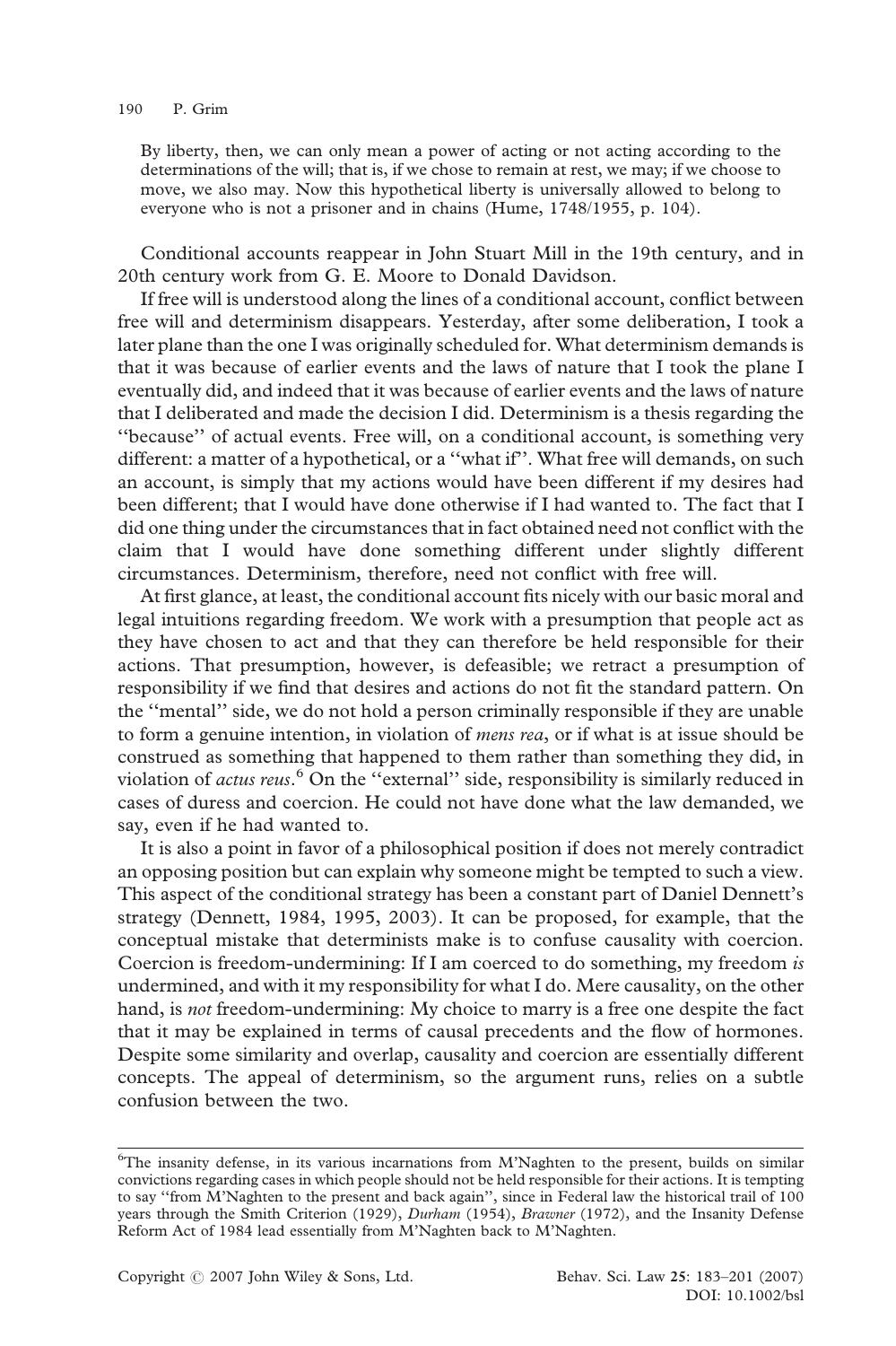### PROBLEMS FOR COMPATIBILISM

Despite the broad appeal of compatibilism, a simple conditional account of freedom turns out to be inadequate. It cannot be maintained that someone acts freely, or can be held responsible for their actions, if and only if he or she would have done otherwise had he or she so chosen.

An immediate and obvious problem is posed by cases in which it is clear that the agent could not have chosen otherwise. In cases of addiction and psychological compulsion, an agent may not be acting freely despite the fact that he or she would have acted differently if he or she had so chosen. The problem is not that the agent's actions do not accord with his or her desires; the problem is that the desires themselves are compelled by addiction or disease. With the standard warning regarding philosophical examples, one can envisage a hypothetical case in which a mad neurophysiologist manipulates someone precisely by stimulating the person's brain in ways that manipulate desires. On a conditional account it would still be true that the person does what he or she wishes, but the person is enslaved nonetheless a clear strike against any simple conditional account.

The requirements of a conditional account may be satisfied, therefore, although the person does not act freely and should not be held responsible for his or her actions: The conditional account fails to give us sufficient conditions for freedom and responsibility. The conditional account of free will characteristic of classic compatibilism has proven a failure. That does not mean, however, that we are forced to an incompatibilist account instead. Much of what is most interesting in contemporary philosophical work is the attempt to fill out richer and more sensitive compatibilist accounts of free will.

#### DOES FREEDOM DEMAND ALTERNATIVE POSSIBILITIES?

A person can act freely, and can be held morally responsible for his or her actions, only if he or she could have done otherwise. This *principle of alternative possibilities* seems both a plausible component of our moral thinking and one of the prime points at which the determinist can attack. If ours is a classically determinist universe, with a future necessitated by past events and the laws of nature, it appears there must be only one possible future—and so no genuine alternative possibilities between which I can choose. If ours is a determinist world in the wider sense outlined above, with a future necessitated by past events, the laws of nature, and quantum randomness, its alternative possibilities are still not mine; there are still no genuine alternatives between which I can choose.

Perhaps the principle of alternative possibilities is not as obvious as it seems, however. If free and moral action does *not* require alternative possibilities, a determinist denial of these possibilities need not entail a denial of free will. Here Frankfurt-style examples (Frankfurt, 1969) have been the focus of a great deal of attention. Despite their apparent silliness, they carry an important logical punch:

After months of deliberation, John W. Oswald decides to shoot presidential candidate Keneagan, purchases the gun and bullets, drives to a hidden location, aims at Keneagan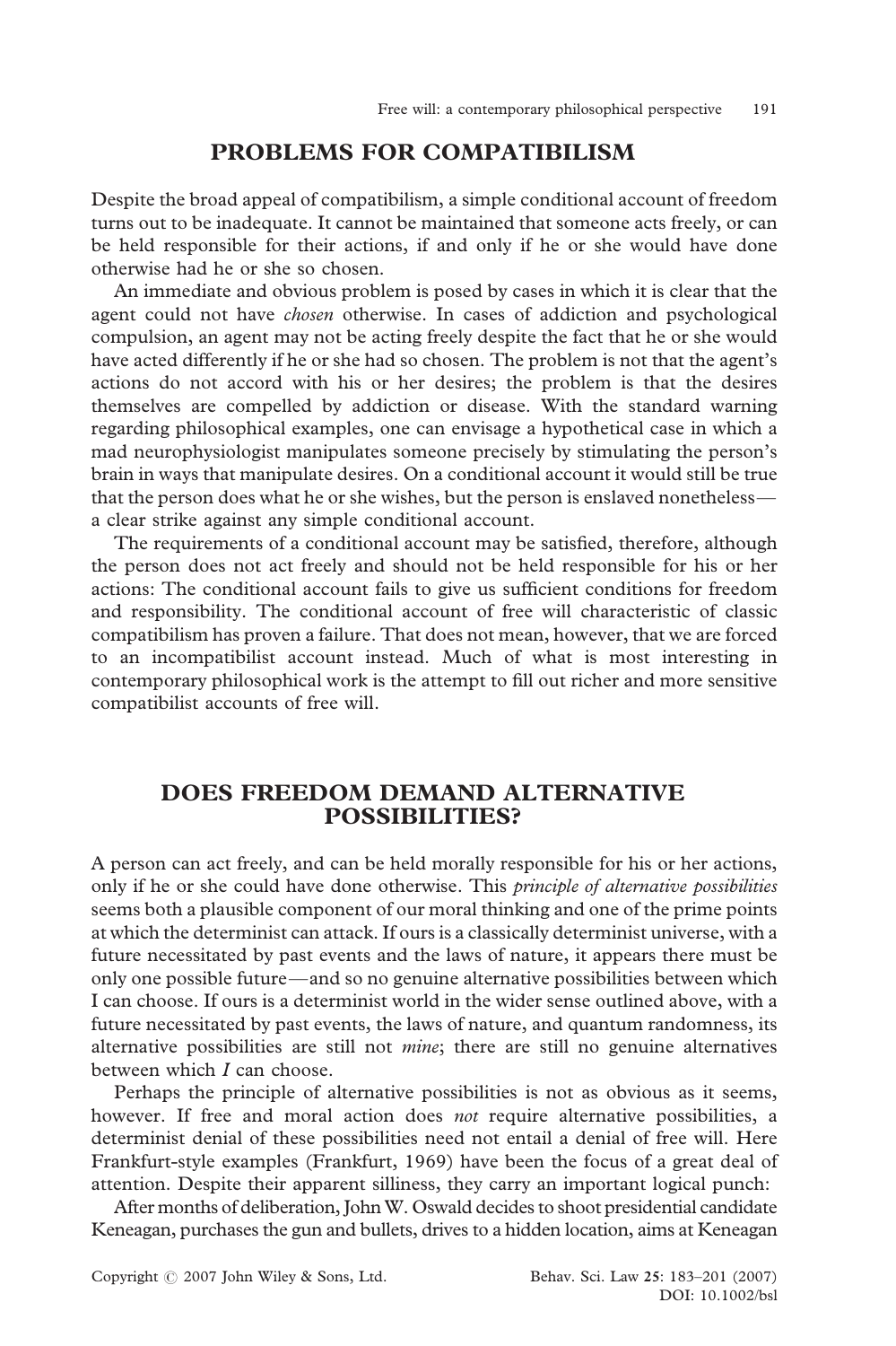and pulls the trigger. John W. Oswald is also a recent patient of the mad neurophysiologist Professor Moriarty, however, who has implanted a device in Oswald's brain. As long as Oswald maintains his desire to kill Keneagan, the device remains inert. Should Oswald change his mind, however, Moriarty's device would trigger a chain of brain states in Oswald's head that would produce the same effect. Consider the case in which Oswald maintains his desire to kill Keneagan, completes his plan, and Moriarty's device is never activated. In such a case it seems clear that Oswald has acted freely in shooting Keneagan and should be held responsible for his actions. Had he chosen not to kill Kenneagan, however, the Moriarty device would have been activated with precisely the same result. Oswald should be held responsible for his actions, in other words, even though he *could not have done otherwise*.<sup>7</sup> Free and moral action, on such an argument, does not require alternative possibilities: The principle of alternative possibilities is not as obvious as it might seem.

There are less outrageous cases, of a different kind, that make the same point. Dennett (1984) uses the example of Luther's pronouncement before the Diet of Worms: ''Here I stand. I can do no other.'' What Luther meant was that his conscience made it impossible for him to recant. Even if that were literally true, Dennett argues, we certainly would not exclude his actions from moral evaluation or praise. In this and other cases of character, it may be precisely the fact that someone could not have done otherwise that impresses us as a particular moral strength.<sup>8</sup> A range of other subtle and intriguing cases of responsibility without control appear in the work of Sher (2006).

### THE FRANKFURT ACCOUNT OF FREE WILL

Frankfurt uses examples of the John W. Oswald sort not only to argue against the principle of alternative possibilities but to motivate a ''hierarchical'' or ''mesh'' account of free action (Frankfurt, 1969, 1988, 1999; see also Dworkin, 1988; Bok, 1998). Hierarchical accounts are some of the most fully developed outlines of free will to date, and have interesting points of contact with one contemporary approach to consciousness.

Frankfurt distinguishes between first-order desires and second-order desires: desires to have or not to have certain first-order desires. The reflective self-evaluation involved in the formation of second-order desires is characteristic of humans as opposed to other animals, Frankfurt maintains, and is central to what we mean by free action. On his account, the first-order desires that move us to action are free only if they mesh with our higher-order desires: only if they accord with the desires that (on a higher level) we want to have.

 $^7$ Although they have had an immense impact on the literature, it should be noted that Frankfurt examples remain an item of philosophical debate. See the work of Widerker and McKenna (2003). It is also clear that Frankfurt examples rely on casual overdetermination. There has been significant progress on causality in recent years, using notions of Bayesian nets, that may also have applications here. See especially the work of Pearl (2000) and Williamson (2005).

<sup>8</sup> Susan Wolf argues for an intriguing asymmetry thesis regarding such cases: That 'could not have done otherwise' does not disqualify a good action from responsibility, though it does disqualify a bad action. See her book (Wolf, 1990).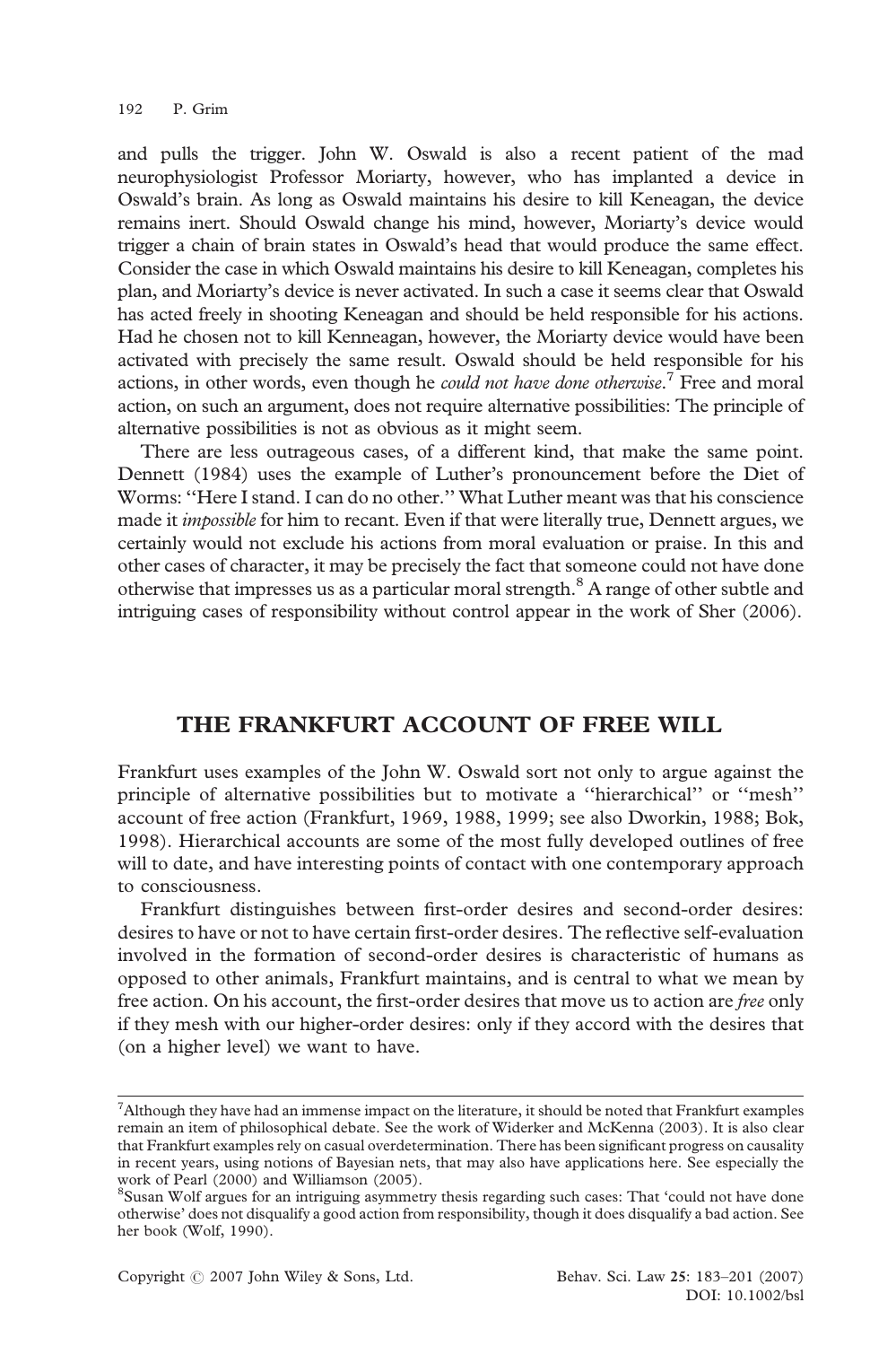Hierarchical accounts employ the same central strategy as the simple conditional account: Actions may be free in this sense even though the desires behind them are themselves determined. A hierarchical account does not immediately fall victim to the example of addiction, however: The first-order actions of an addict are not free precisely because they are not in accord with desires he wants to have. Such an account also avoids a range of John W. Oswald cases. What makes Oswald's action free is that it is in fact in accord with his higher-order desires. On a hierarchical account it is Oswald's actual desires that are important; that Moriarty's device would have prevented him from doing otherwise simply becomes irrelevant.

In all these regards the hierarchical approach seems promising. It is also intriguing that a similar account can be offered for consciousness. According to David Rosenthal (1997, 2005), our conscious states are not those that have a certain qualitative glow but simply those that we are conscious *of*. States for which there is a higher-order state of awareness are *conscious* on Rosenthal's account, therefore, in much the same way that desires for which there is a higher-order state of desire are free on Frankfurt's account. This convergence of research in two different but perhaps related areas suggests possibilities worthy of further work.

Hierarchical or mesh accounts are some of the richest philosophical accounts of free well yet developed. It is not clear, however, that they are adequate either to our concepts of moral responsibility or to the challenge of determinism. Consider, for example, the case of an addict who initially qualifies as unfree on Frankfurt's outline—although his first-order desires are to take the drug, these are not the desires he wants to have. In the long run, however, the drug comes to impact his higher-order desires as well: In time he comes to *want* to have the cravings that he does. That, it would seem, is a case of an even more pervasive and invidious addiction. On Frankfurt's hierarchical account, however, we would be forced to say that the long-term addict has now become free (McKenna, 2006).

This difficulty reflects not merely a single counter-example but a pervasive problem for hierarchical accounts. If free choice is understood solely in terms of a mesh between internal levels of desire, it will not matter how these levels are produced. That seems clearly off the mark: It would appear that desire production at any level by brainwashing or the interventions of a mad neurophysiologist would still count as coercive in ways that would defeat a claim of free choice.<sup>9</sup>

#### REASONS AND CAUSES: THE NORMATIVITY OF FREEDOM

What the compatibilist owes us is an account, compatible with determinism, of how free choice should be understood. A conditional account is inadequate to the task. Despite points of clear interest, accounts in the Frankfurt tradition face crucial difficulties as well. There are, however, a number of options that remain open. In this and the following section I want to sketch two strands of contemporary compatibilism worthy of further work.

Whether a choice qualifies as free is treated in much of the debate as if this were a straightforward descriptive question. The unstated assumption is that there will be

<sup>&</sup>lt;sup>9</sup>Recent literature on manipulation and free choice includes the work of Pereboom (2001) and Mele (2005).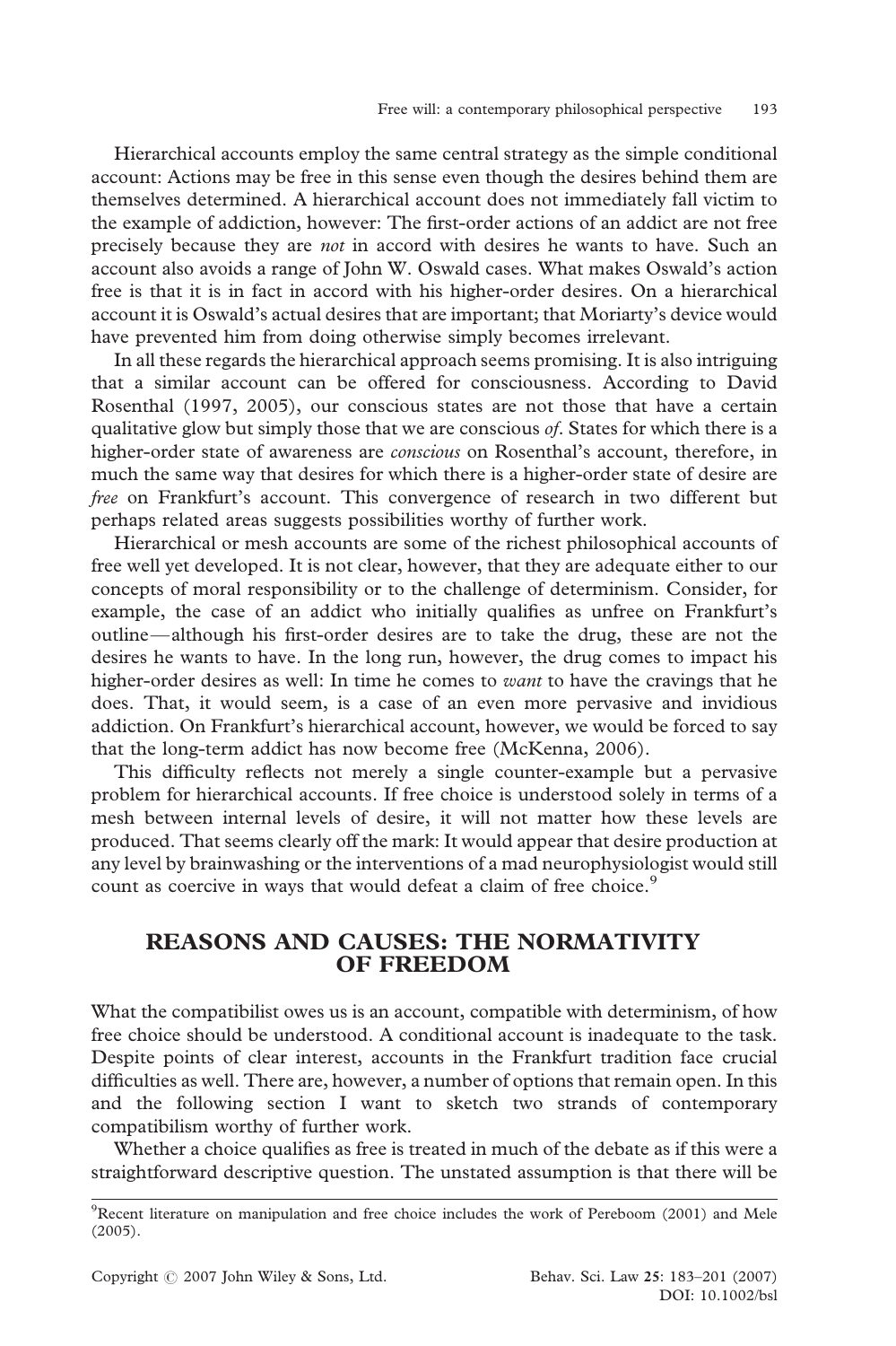some physical or metaphysical character of actions or choices that qualifies them as free. An alternative possibility, evident in a number of contemporary attempts, is that the question of free choice is not a descriptive but rather an essentially normative one (see also Wolf, 1981; Wallace, 1994).

Consider a comparison. To judge an outcome as deserved, a decision as just, or an exchange as fair is not merely to describe the cases but to evaluate them. The normative proposal regarding free will is that the locus of concepts that are important to us with regard to choice and action, including concepts of alternative choice and the ability to do otherwise, are evaluative as well, and are evaluative to their very core. If so, the attempt to treat free will as a matter of descriptive metaphysics, as the determinist does, will simply be off the mark.

A number of those pursuing a normative compatibilism take Peter Strawson (1962) as a precursor (Wallace, 1994; Watson, 1996; Wolf, 1990). Strawson emphasizes the role of ''reactive attitudes'' in our ascription of moral responsibility. The complex of normative attitudes we form in response to others' actions, as Gary Watson characterizes the view, is, ''as natural and primitive in human life as friendship and animosity, sympathy and antipathy. It rests on needs and concerns that are not so much to be justified as acknowledged'' (Watson, 1987, p. 259, quoted by Haji, 2002). Here an important term is ''primitive''; the concepts at issue are taken to be as irreducibly basic as the primitive concepts of logic. In such a view, the concepts involved in judgments regarding free choice are not merely of importance for secondary normative judgments, but are *themselves* normative all the way down.

For one of the most fully developed and most plausible normative outlines—the "reason-responsive" outline of Fischer (1987, 1994) and Fischer and Ravizza (1998)—it is Alasdair MacIntyre (1957) rather than Peter Strawson that is the clearest precursor. MacIntyre defines free behavior as behavior that can be influenced or inhibited by relevant reasons. He is clear that the concept of reasons is an essentially normative one, not to be identified with causes. Judgments of free choice and free will are therefore essentially normative as well. In the development of the view by Fischer and Ravizza, the paradigm of free action is action that the agent would not have taken had he or she had reason not to.<sup>10</sup> Free action, on such an account, is action that reliably tracks the agent's values or reasons for action. Fischer and Ravizza attempt to make the requirements weak enough that one can also be responsible for occasional irrational actions—what is required is that the mechanism of choice be one that generally tracks reasons, even if it is occasionally unreliable. They attempt to avoid Frankfurt-style examples through careful attention to the conditions under which an agent would have acted otherwise had he or she had reason to.

What are of most importance for future work are not the details of such an account but the general emphasis on normativity. If freedom of choice is not a metaphysical property but an evaluative status, metaphysical determinist arguments will be simply off target. The ''could not have done otherwise'' concept that appears in determinist arguments is a descriptive property of events. The ''could have done otherwise'' concept crucial to our moral judgments, in contrast, may be something very different: part of a locus of concepts to be understood not in terms of the metaphysics of causality but the normative evaluation of action.

<sup>&</sup>lt;sup>10</sup>For present purposes I put aside Fischer's distinction between guidance and regulative control.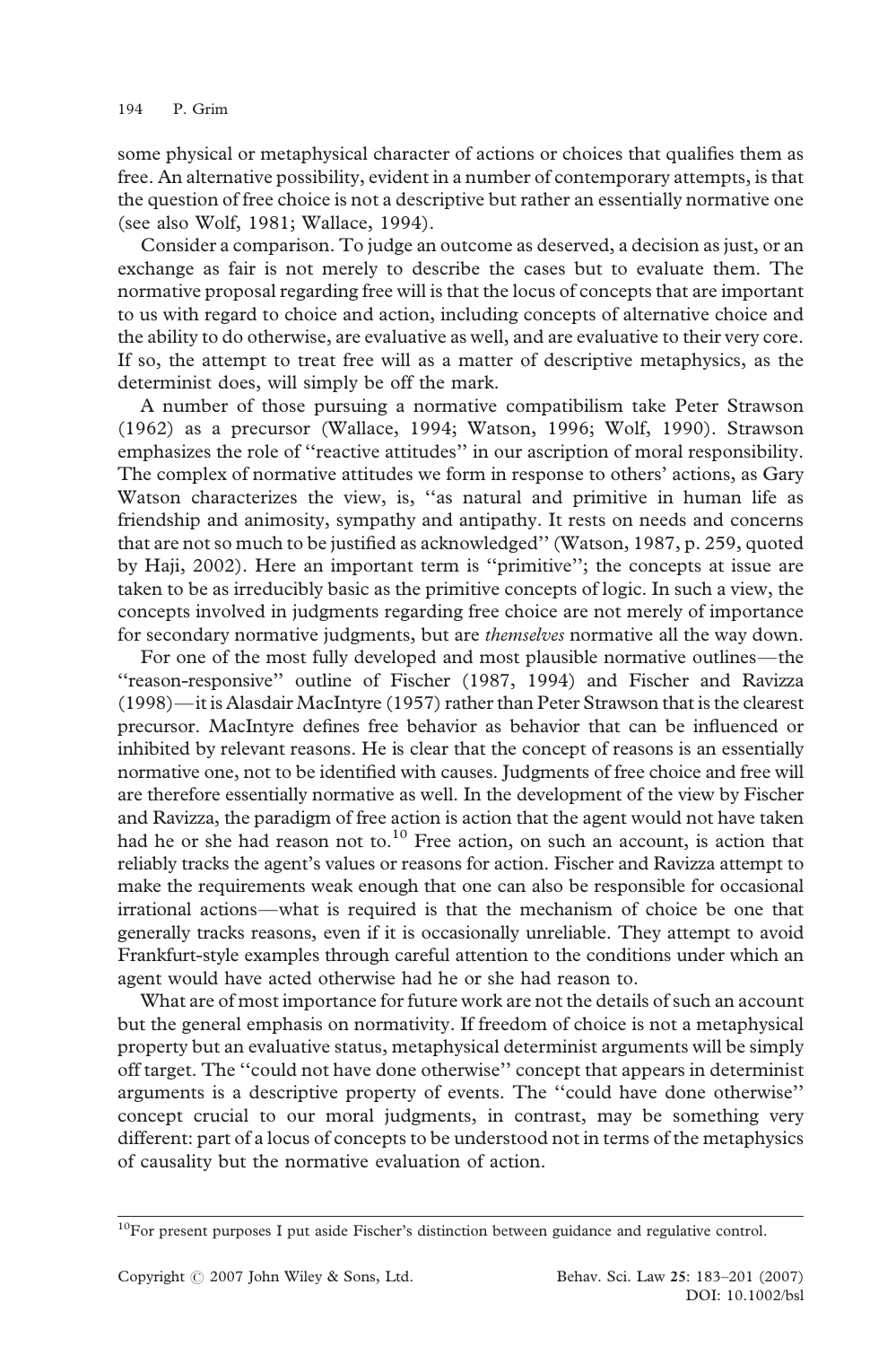#### NEW OPTIONS FOR COMPATIBILISM: FREEDOM IN CONTEXT

There is a more recent strand in work on determinism that also offers new options for compatibilism. Just as free choice is often treated in the literature as if it were a descriptive property rather than a normative status, it is almost always treated as an absolute property of a choice—something that the choice simply has or lacks. The alternative possibility is that out notion of freedom is importantly contextual instead: that it is only against a particular background of assumed alternatives, or an assumed context, that a choice is spoken of as free (Feldman, 2004; Hawthorne, 2001).

Consider, for comparison, the concept ''large''. Whether something is appropriately spoken of as large is a matter of comparison class: A large flea is smaller than a tiny elephant. When I am fumbling for a wrench and ask you to hand me ''the large one'', moreover, the context of choices is crucial to understanding what is meant. "Large" is not an absolute term, but one tied for its sense to both context and comparison class (see Grim, 2006).

Consider the concept ''flat'' (Lewis, 1996; Unger, 1975). We are pleased to find a flat area in which to land the plane. We have to keep sanding the table top until it is flat. But the sense in which the landing area is flat would clearly not suffice for the table top. ''Flat'' is not an absolute; In different contexts, the term calls forth different standards.

At least many of our uses of ''free'' are contextual in the same way. Mike is free to choose whatever he wants for lunch, we say. The context, however, may be one in which Mike is an inmate choosing from a limited number of options on a prison menu. When a man has a gun to your head, you have no choice but to hand over your wallet. In a larger sense, of course, you do have a choice: You can choose to keep your wallet and have your head blown off. What examples like this seem to tell us is that neither ''free choice'' nor ''could have chosen otherwise'' are absolute properties. The core concepts are contextually sensitive, and the moral judgments that ride on them can be expected to be contextually sensitive in much the same way.

What is particularly interesting is that the contextuality of free choice, once noticed, is evident at a number of crucial points in the determinism debate. In the Frankfurt examples, it is said that John W. Oswald ''could not have done otherwise'' than shoot presidential candidate Keneagan—had he changed his mind, Moriarty's device would have produced the same result. However, there is a context in which it is clear that John W. Oswald could have done otherwise—the imaginative context in which we consider Oswald apart from the device.

In an earlier section we outlined the counter-example by McKay and Johnson (1996) to a rule of inference crucial to van Inwagen's formal argument for incompatibilism. Here it is worth attending to that example again.

Where N means ''no one had control over whether...'', what McKay and Johnson argue is that this is not true:

$$
Np, Nq \vdash N(p \& q)
$$

They have us consider the possibility that it was entirely in my power yesterday to flip a coin or not. It was not in my power, however, to make it come up heads and not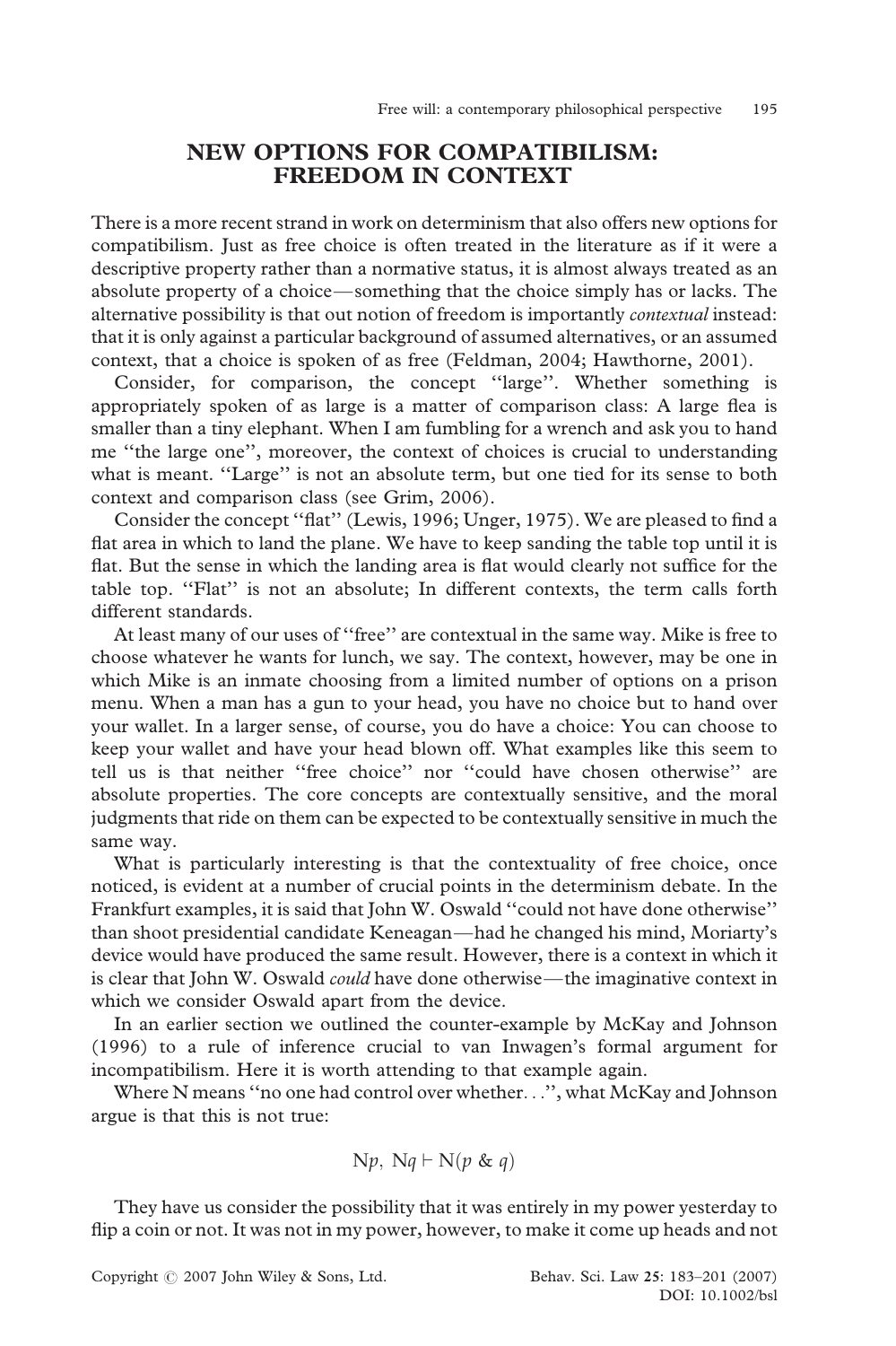tails. It was not in my power to make it come up tails rather than heads. I therefore had no control over this:

It did not come up heads.

nor this:

It did not come up tails.

By the principle above, it would follow that I had no control over this:

It did not come up heads and it did not come up tails.

But of course I did have control over that—I could have made it come up neither heads nor tails simply by choosing not to flip it in the first place.

Or so the argument goes. Once we become attuned to the possibility that ''free choice'', ''could have done otherwise'', and ''have control over...'' may be context sensitive, however, cases of this sort are no longer so clear. It is in the context of already supposing a coin flipped that it is true to say I had no control over whether it came up heads. But in a broader context, I clearly *did* have control over that. I could have prevented the coin coming up heads simply by refusing to flip it. The plausibility of the counter-example by McKay and Johnson, in other words, relies on a barely perceptible shift of context behind the concept of control.

This observation would vitiate examples such as that by McKay and Johnson, but it would neither save van Inwagen's argument nor vindicate determinism in any sense. In van Inwagen's argument and throughout the determinism debate, concepts of freedom, power, control and ''could have done otherwise'' are treated as if they are absolute properties. If they are not absolute—if they are contextually sensitive properties instead, contextually applied in normal cases of moral evaluation— the determinist argument is again off the mark.<sup>11</sup>

The possibility that concepts of choice, freedom, and control are contextually sensitive puts them in good company: Many of our concepts are of this sort, including concepts of knowledge and the possibility of error. David Lewis uses this fact to produce an interesting and plausible reply to skepticism (Lewis, 1996). There is much that we know—what penguins eat, the characteristic brain waves of REM sleep, the winner of the 2005 World Series. Our common notions of knowledge, however, presuppose appropriate contextual standards of immunity to error. What the skeptic does is to force an unrealistic standard, appropriate to philosophical discussion alone. Is it not possible that some evil demon is deceiving us, and so we might be wrong? Then do we really know?

If notions of choice, freedom, and control are contextually sensitive in a similar way, the determinist's gambit corresponds quite closely to the skeptic's. In normal contexts we use notions of free choice and moral responsibility that carry with them a notion of control, of alternatives, and ''could have done otherwise'' appropriate to context. What the determinist does is to raise the ante to a level appropriate to philosophical discussion but only to philosophical discussion. Are you not part of the natural universe, with actions caused by previous events? How then can you say you are really in control?

<sup>&</sup>lt;sup>11</sup>With regard to both normative and contextualist approaches, it might be argued that the central concepts at issue are hybrids: that they include both metaphysical and normative elements, or both absolute and contextualist elements. The implications of that possibility for the debate may depend on the precise form of hybrid proposed.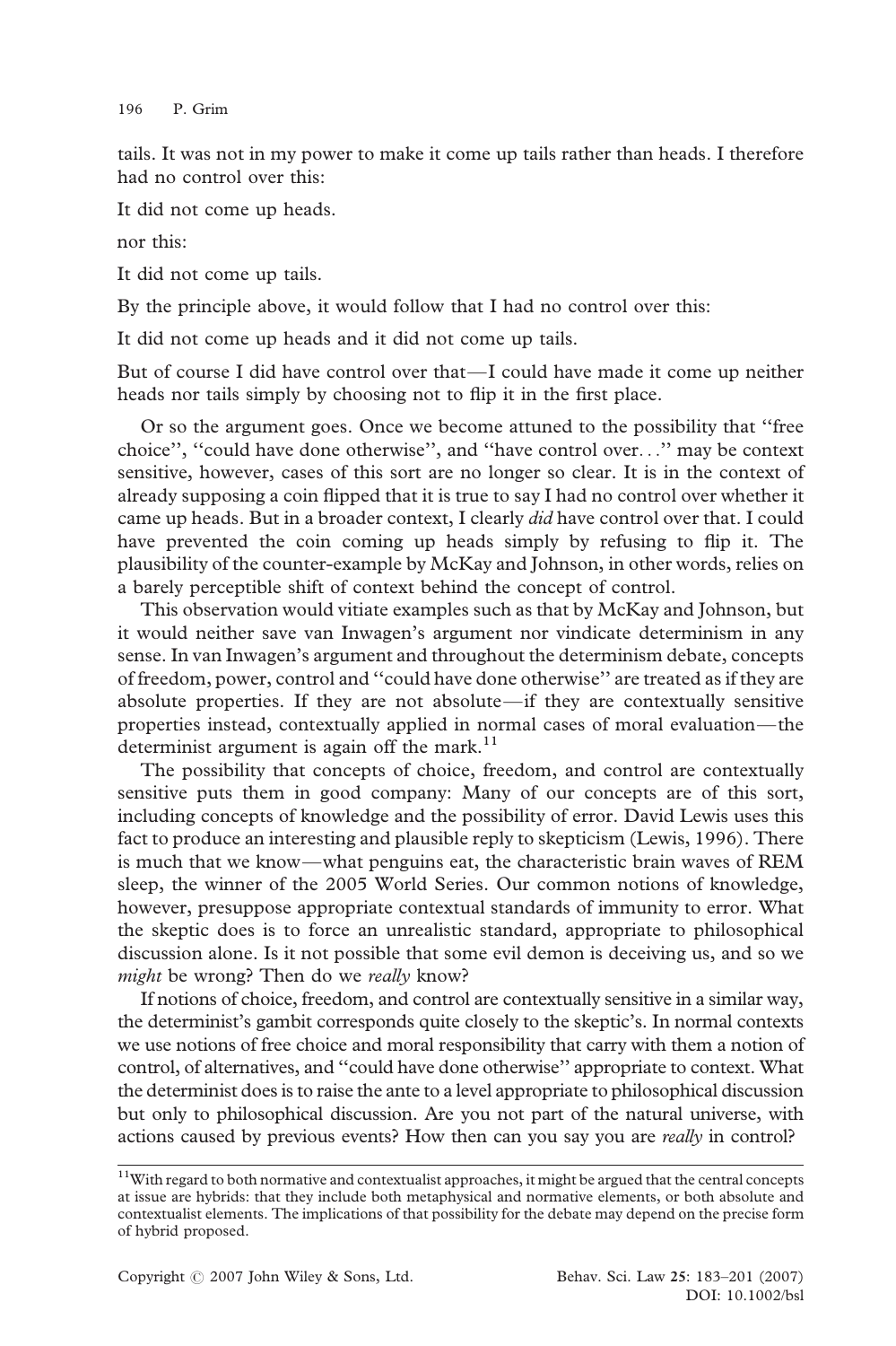On Lewis's analysis of skepticism, there is a context in which the skeptic is right, and we have no knowledge—but only an artificial context, produced by rhetorical appeal to unreal possibilities. On a contextualist account of freedom, there might be a context in which the determinist is right as well, and we have no free choice—but only in the artificial context produced by rhetorical appeal to all chains of causes and the perspective of the universe as a whole.

Here we can return to more humble comparisons. The fact that no sense can be made of "absolutely large," regardless of comparison class, or "absolutely flat," beyond all contextual standards, does not entail that things are not properly and usefully spoken of as large and flat in normal contexts. The skeptic's unrealistic context does not impugn genuine knowledge in normal contexts. The cosmic perspective forced by the determinist similarly fails to impugn the genuinely free choices we make in normal contexts, choices that are free in a full and real sense.

A full compatibilist account would give a full outline of what free action means, from which it would be clear that freedom of action is fully compatible with the causal flow of the physical universe. This task cannot be said to be complete normative and contextualist approaches, like other compatibilist approaches before them, are merely outlines of what form a complete account might take. What these approaches suggest, moreover, is that it may be wrong to hope for any simple definition of free will. It is a complex of concepts regarding power, control, alternative possibilities, ''could have done otherwise'', free choice and moral responsibility that is at issue, and these concepts are both intricate and subtle.

#### IMPLICATIONS FOR BRAIN AND BEHAVIORAL SCIENCES

New strands of compatibilism, if correct, have clear implications for the scientific study of free will. The most direct implication is straightforward, simple, and strongly negative: that it is a mistake to try to find some locus of free will in the brain.

In normative, contextualist, and even some hierarchical accounts of free will, our notions of free will and moral responsibility are closely tied to forms of social evaluation in general. In any of these accounts, freedom is properly thought of not as an absolute property that some choice or brain state has or lacks, but as a category of evaluation that we use in judging and regulating our own and others' actions.

Here the concept of rationality can serve as an illuminating parallel. In order for a decision to qualify as rational, it has to mesh in certain ways with internal desires of the agent but also with external canons of logic—canons that the agent may or may not have incorporated. We should not, therefore, expect to see rationality as an inherent characteristic of a belief or brain state. It is only in context, relative to other characteristics of the agent, and moreover in terms of logical standards external to the agent, that a belief or brain state is properly classified as rational.

The lessons of a contemporary compatibilism are that much the same will be true in judging whether a choice is a free one. We must consider freedom in context, relative to desires and other characteristics of the agent, and moreover in terms of external standards of responsibility. The determinist's mistake, on such accounts, is to think that freedom will be a single property of a choice or action, absolute in the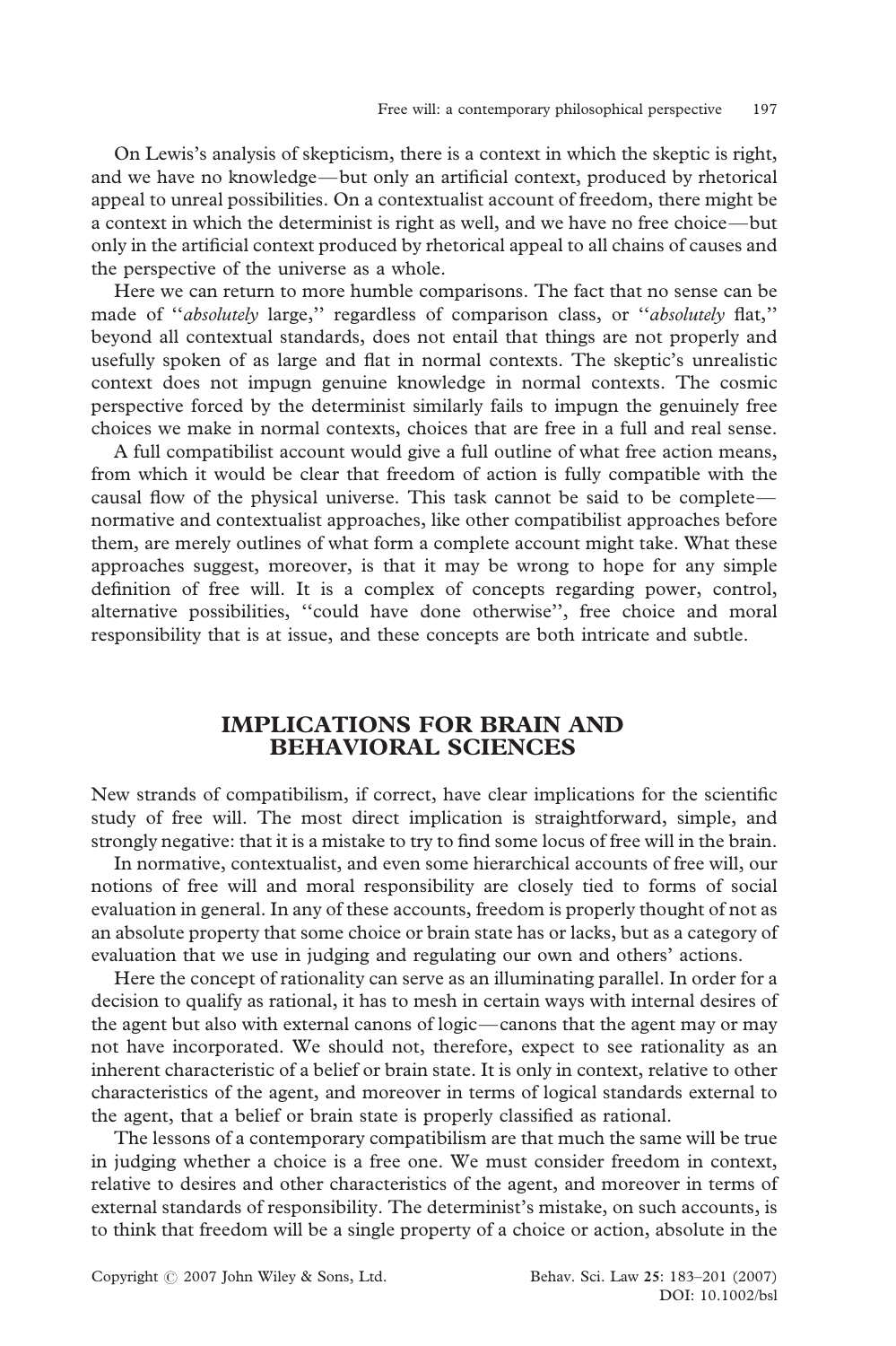sense of either being present or absent. The hope is that the behavioral or brain scientist will not make the same mistake.

Benjamin Libet's work on volition and willed action serves as a useful example, and has been much discussed in the philosophical as well as the scientific literature (Libet, 2002; for criticisms see O'Connor, 2005). What Libet's work seems to show is that a specific readiness potential in the brain, productive of action, begins several milliseconds before human subjects are conscious of any intention to act. One way of expressing such a view is to say that our actions are not the consequence of our conscious decisions—our 'decisions' are merely an epiphenomenon of causal connections that run directly from readiness potentials to the actions themselves.<sup>12</sup>

Libet characterizes his own work as an experimental approach to the question of whether we have free will. From the perspective of contemporary compatibilism, however, his work serves as a useful example of how not to pursue any such question. The picture of free will that Libet's work would challenge, if any, is a picture in which an action is free if and only if it is produced and preceded by an explicit conscious decision. This is a picture of free will that falls in the general category of absolute and descriptive characterizations, and it is a picture that is clearly off the mark. Many of the actions we regard as free and responsible are not preceded by conscious decision. Do you deliberate and consciously decide on every action involved in driving responsibly? If so, you do not drive responsibly, and you probably do not get anywhere.

Despite the undeniable interest of Libet's work, therefore, it is mischaracterized by both its author and others. Free will in the sense that it is important to us is more complex than any caricature of prior decision in the inner theater, and is inevitably more entwined with our modes of social action.

This negative conclusion should not be overstated, however. It is clear that there are brain and behavioral capabilities that are physically necessary for the exercise of free will, even if there is no set of descriptive capabilities conceptually necessary and sufficient for defining it. Scientific work regarding these necessary capacities will continue to be of importance for our moral and legal deliberations. What we should not expect from brain and behavioral science is any discovery of a location for responsibility or a particular brain process that is free will. If contemporary philosophical approaches are any guide, free will and moral responsibility are simply not this kind of thing.

#### IMPLICATIONS FOR THE LAW

The implications of contemporary compatibilism for the brain and behavioral sciences are importantly negative: a warning against tempting mistakes regarding the nature of free will. The implications of contemporary compatibilism for the law, on the other hand, are almost entirely positive: that traditional attempts to handle issues of free will in the legal sphere are on precisely the right track.

The law is one thing, its rightness or wrongness another. Despite this basic principle of legal positivism, our systems of law are inevitably shaped by what we hold to be morally right. If a law is unjust, we have a clear reason to change it. If a

 $12$ Libet's own view is somewhat more subtle: He notes that a conscious decision may nonetheless cancel an action already in progress (Libet, 2002).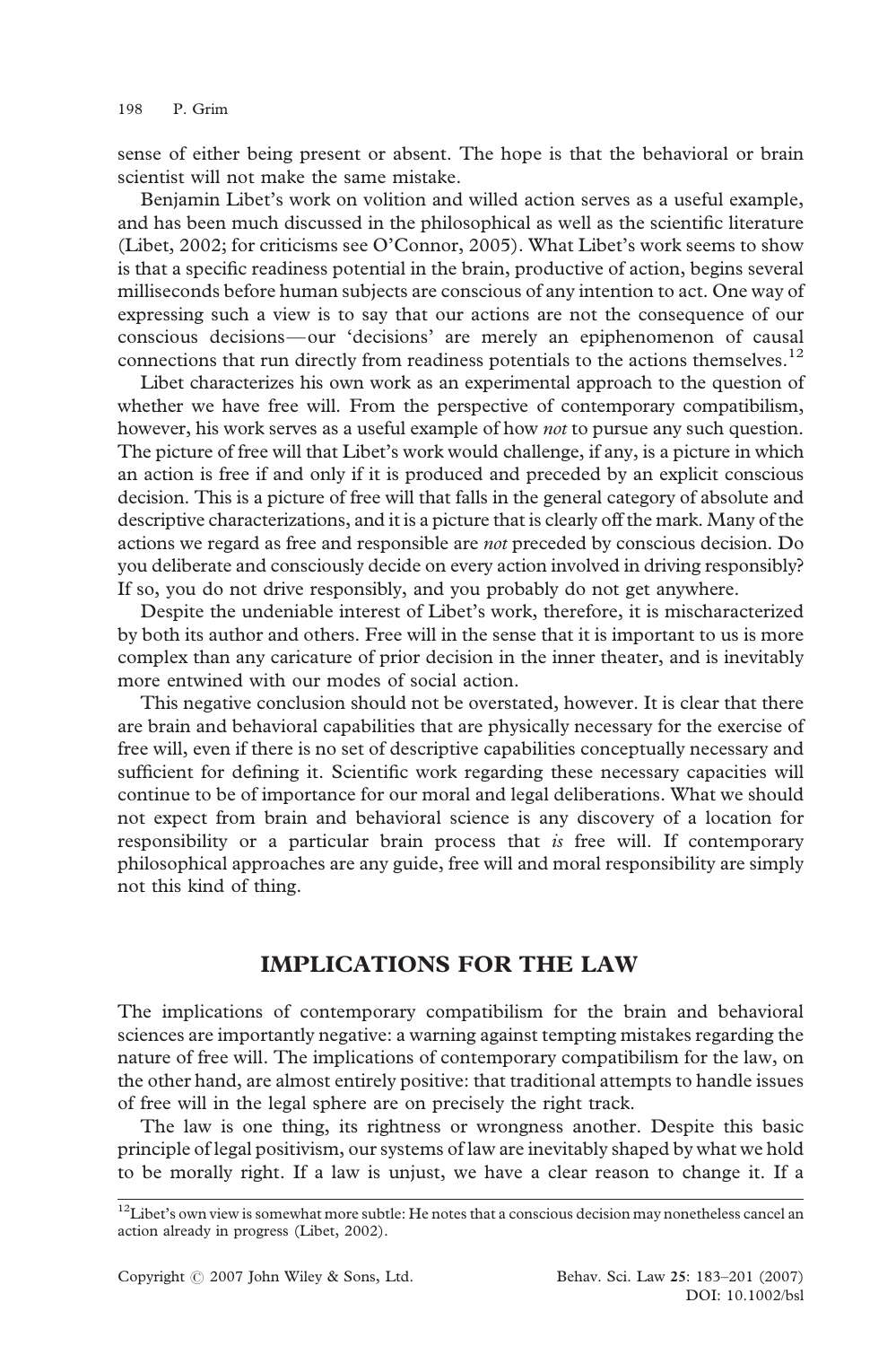procedure is unfair, we have an ethical reason to do things differently. The fact that an agent should not be held morally responsible for his or her act is, prima facie, a reason to think he or she should not be held legally responsible either. Although the law is one thing and its rightness or wrongness another, the complex of legal concepts regarding responsibility is clearly built on, and is clearly answerable to, the corresponding complex of our moral concepts.

On a contemporary compatibilist framework, judgments of free choice and responsibility are subtle and socially complex, essentially normative and unavoidably contextual. That means there will be no ''free will'' test—a legal litmus that will tell us whether the ingredient of freedom necessary for culpability is present or absent. What we should expect instead are a range of broad generalizations that lay out the intersection of basic concepts, a fabric of defeasible presumptions regarding responsibility or the lack of it, standards as to what reasonable individuals can be expected to know, and a rich set of agreed examples. This is, in the end, what our moral knowledge regarding responsibility is like. It is also what our system of law has attempted to develop over the course of centuries.

Consider again the principle of mens rea— the core ''mentality'' requirement for criminal responsibility in common law. The *mens rea* requirement is often glossed by saying, ''There is no crime without criminal intent,'' but this is in fact misleading. As it appears in American law, what mens rea requires is (1) intention, (2) recklessness, or (3) negligence. Of the three, it is only intention that we might be tempted to identify with some internal mental state, and even this may be a temptation that should be resisted. It is clear that recklessness is not purely a matter of the internal state of an agent—it is a matter of what behavior is normatively appropriate in the circumstances, of what care should have been taken but was not. Negligence is a matter of the states of attention that do *not* appear in the agent, but should have. What mens rea offers, then, is not a simple characterization of free choice in terms of some internal mental state. What we see instead are precisely the strands of normativity and contextuality that contemporary compatibilism would suggest are appropriate to judgments of responsibility.

H.L.A. Hart made a similar point long ago regarding classic principles of contract law. Among the defenses with which an otherwise valid claim to contract can be met are these:

A. Defenses which refer to the knowledge possessed by the defendant.

- i. Fraudulent misrepresentation
- ii. Innocent misrepresentation
- iii. Non-disclosure of material facts
- B. Defenses which refer to what may be called the will of the defendant.
	- i. Duress.
	- ii. Undue influence.
- C. Defenses which may cover both knowledge and will.
	- i. Lunacy.
	- ii. Intoxication. (Hart, 1959).

These are also precisely the kinds of consideration that lead us to say that an individual's action was not freely chosen, and so should not carry moral responsibility. Here again the legal tradition instantiates the web of social and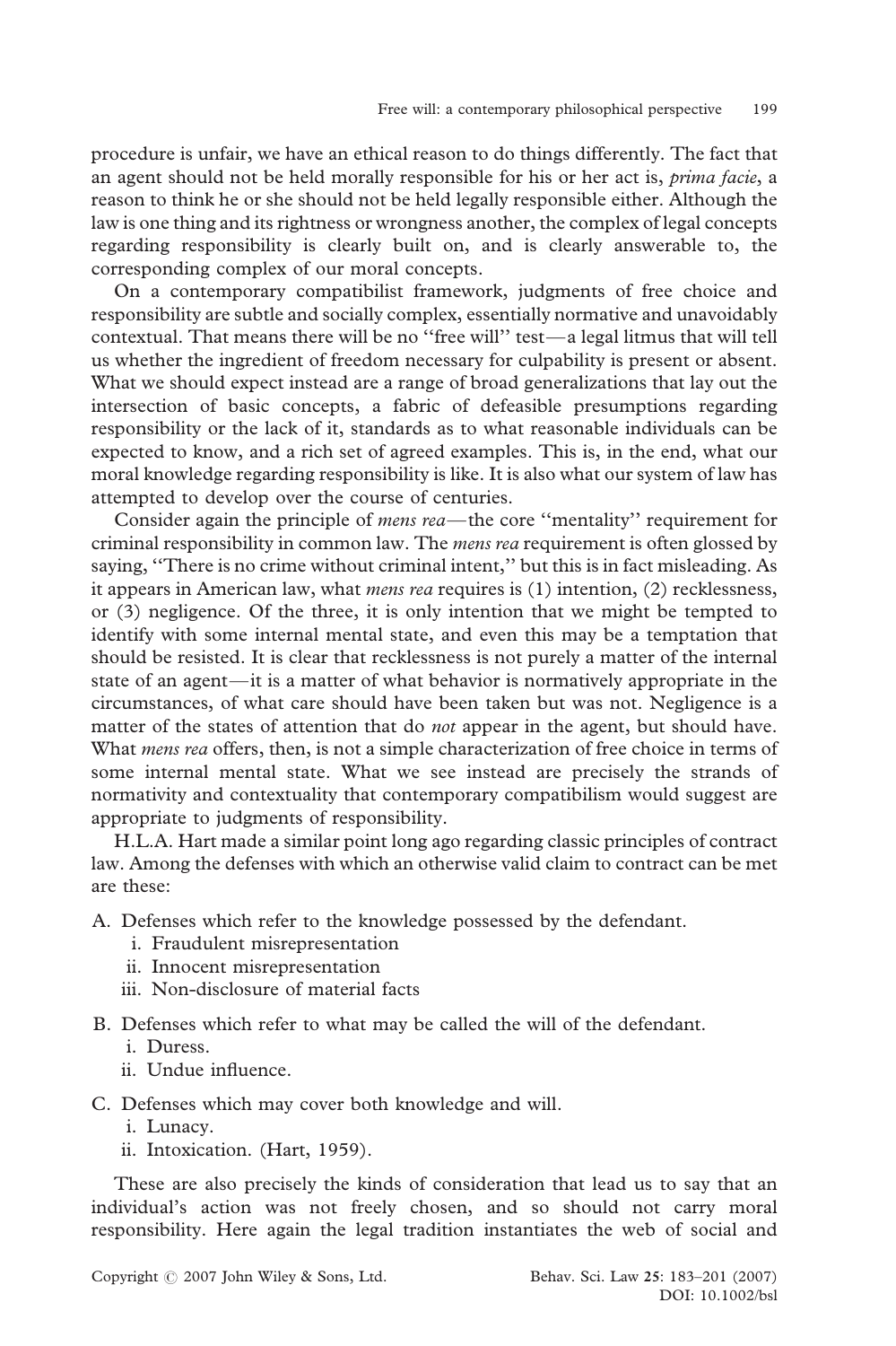normative considerations, structured in terms of defeasible presumptions and disqualifying circumstances, that contemporary compatibilism maintains are crucial to our judgments of free will.

One might conclude at this point that the law has understood free choice and responsibility better than the behavioral sciences have. This in turn might serve as a warning to the legal profession not to expect from the sciences any easy answers regarding freedom and responsibility. If strands of contemporary compatibilism are right, answers to these questions will never be any simpler or easier than they are now.

#### **CONCLUSION**

The philosopher inevitably sees questions of free will against the background of determinism. What I have attempted here is a brief survey of the state of the philosophical art regarding the problem of free will and determinism, including formalization of the incompatibilist argument and its difficulties, the failure of conditional accounts and classical compatibilism, and options that remain.

In the latter regard, I have emphasized contemporary normative approaches and have added a recent emphasis on the contextuality of judgments of free will. Contemporary compatibilist accounts of this sort offer warnings for the behavioral and neurosciences; the hope is that investigators in these fields will avoid the mistakes that philosophers have already made and have lived to regret. On the other hand, contemporary compatibilist accounts are very much in line with legal principles and procedures evolved over centuries. In such an approach, the ongoing legal task is very close to the philosophical task that remains, though with a practical rather than a merely theoretical purpose: to codify the complex social considerations, contextually sensitive and essentially normative, relevant to the judgments we have to make regarding free will and responsibility.

#### **REFERENCES**

Blackburn, S. (1999). Think. Oxford: Oxford University Press.

Bok, H. (1998). Freedom and responsibility. Princeton, NJ: Princeton University Press.

- Chellas, B. (1980). Modal logic: An introduction. New York: Cambridge University Press.
- Chisholm, R. (1976). Person and object. LaSalle, IL: Open Court.
- Chisholm, R. (2003). Human freedom and the self. In G. Watson (Ed.), Free will (2nd ed., pp. 26–37). Oxford: Oxford University Press.

Dennett, D. (1984). Elbow room. Cambridge, MA: MIT Press.

Dennett, D. (1995). Darwin's dangerous idea. New York: Touchstone.

- Dennett, D. (2003). Freedom evolves. New York: Viking Penguin.
- Dworkin, G. (1988). The theory and practice of autonomy. Cambridge: Cambridge University Press.
- Eccles, J. (1994). How the self controls its brain. Berlin: Springer.

Eccles, J. & Popper, K. (1977). The self and its brain. New York: Springer.

Feldman, R. (2004). Freedom and contextualism. In J. Campbell, M. O'Rourke, & D. Shier (Eds), Topics in contemporary philosophy Vol. II: Freedom and determinism (pp. 255–276). Cambridge, MA: MIT Press.

Fischer, J. M. (1987). Responsiveness and moral responsibility. In F. Schoeman (Ed.), Responsibility, character and emotions (pp. 81–106). Cambridge: Cambridge University Press.

Fischer, J. M. (1994). The metaphysics of free will: A study of control. Oxford: Blackwell.

Fischer, J. M., & Ravizza, M., (1998). Responsibility and control: A theory of moral responsibilty. Cambridge: Cambridge University Press.

Frankfurt, H. (1969). Alternate possibilities and moral responsibility. Journal of Philosophy, 66, 829–839.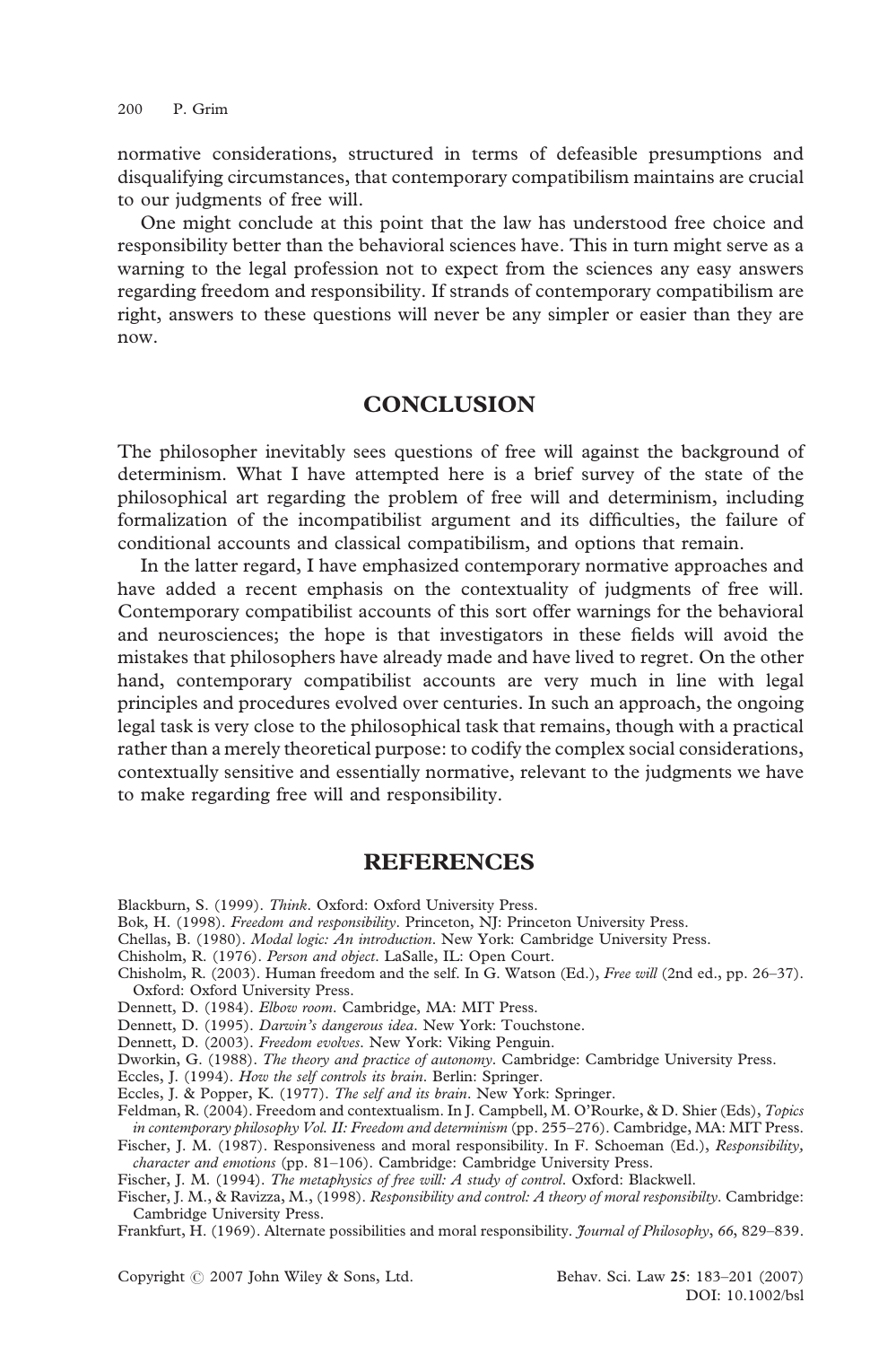Frankfurt, H. (1988). The importance of what we care about. New York: Cambridge University Press.

Frankfurt, H. (1999). Necessity, volition and love. Cambridge: Cambridge University Press.

- Fröhlich, H. (1975). The extraordinary dielectric properties of biological materials and the action of enzymes. Proceedings of the National Academy of Sciences, 72(11), 4211-15.
- Grim, P. (2006). The buried quantifier: An account of vagueness and the sorites. Analysis, 65, 95–103.
- Haji, I. (2002). Compatibilist views of freedom and responsibility. In R. Kane (Ed.), The Oxford handbook of free will (pp. 202–228). Oxford: Oxford University Press.
- Hart, H. L. A. (1959). The ascription of responsibility and rights. In A. Flew (Ed.), Essays on logic and language (First Series) (pp. 145–166). Oxford: Blackwell.
- Hawthorne, J. (2001). Freedom in context. Philosophical Studies, 104, 63–79.
- Hobbes, T. (1654/1962). Of liberty and necessity. In W. Molesworth (ed.), The English works of Thomas Hobbes, Vol. 5. London: Scientia Aalen.
- Honderich, T. (1993). How free are you? Oxford: Oxford University Press.
- Hume, D. (1748/1955). An enquiry concerning human understanding, L. Selby-Bigge (Ed.) Oxford: Clarendon.
- Kane, R. (2002). The Oxford handbook of free will. New York: Oxford University Press.
- Lewis, D. (1973). Counterfactuals. Malden, MA: Blackwell.
- Lewis, D. (1996). Elusive knowledge. Australiasian Journal of Philosophy, 74, 549–567. Reprinted in P. Grim, K. Baynes, G. Mar (Eds). (1998). The philosopher's annual XIX (pp. 139-159). Atascadero: Ridgeview.
- Libet, B. (2002). Do we have free will? In R. Kane (Ed.), The Oxford handbook of free will (pp. 551–564). Oxford: Oxford University Press.
- MacIntyre, A. (1957). Determinism. Mind, 66, 28-41. Reprinted in B. Berofsky (Ed.) (1966). Free will and determinism (pp. 240-255). New York: Harper and Row.
- McKay, T., & Johnson, D. (1996). A reconsideration of an argument against compatibilism. Philosophical Topics, 24, 113–122.
- McKenna, M. (2006). Compatibilism. Retrieved June 14, 2006, from Stanford Encyclopedia of Philosophy http://plato.stanford.edu.
- Mele, A. (2005). A critique of Pereboom's 'four-case argument' for incompatibilism. Analysis, 65, 75–80.

Nagel, T. (1986). The view from nowhere. New York: Oxford University Press.

- O'Connor, T. (2005). Freedom with a human face. Midwest Studies in Philosophy, 29, 207–227.
- Pearl, J. (2000). Causality: models, reasoning, and inference. Cambridge: Cambridge University Press.
- Penrose, R. (1989). The emperor's new mind. Oxford: Oxford University Press.
- Penrose, R. (1994). Shadows of the mind. Oxford: Oxford University Press.
- Penrose, R. (1997). The large, the small, and the human mind. Cambridge: Cambridge University Press. Pereboom, D. (2001). Living without free will. Cambridge: Cambridge University Press.
- Rosenthal, D. (1997). A theory of consciousness. In N. Block, O. Flanagan, G. Güzeldere (Eds), The nature of consciousness: Philosophical debates (pp. 729–754). Cambridge, MA: MIT Press.
- Rosenthal, D. (2005). Consciousness and mind. Oxford: Clarendon.
- Sher, G. (2006). Out of control. Ethics, 116, 285–301.
- Smilansky, S. (2000). Free will and illusion. Oxford: Clarendon.
- Stapp, H. P. (1999). Attention, intention and will in quantum physics. In B. Libet, A. Freeman, K. Sutherland (Eds), The volitional brain: Towards a neuroscience of free will (pp. 143–164). Thorverten, UK: Imprint.
- Strawson, P. (1962). Freedom and resentment. Proceedings of the British Academy, 48, 1–25.
- Unger, P. (1975). Ignorance. New York: Oxford University Press.
- van Inwagen, P. (1983). An essay on free will. Oxford: Clarendon.
- van Inwagen, P. (2002). Free will remains a mystery. In R. Kane (Ed.), The Oxford handbook of free will (pp. 158–177). Oxford: Oxford University Press.
- Wallace, R. J. (1994). Responsibility and the moral sentiments. Cambridge, MA: Harvard University Press. Watson, G. (1987). Responsibility and the limits of evil: Variations on a Strawsonian theme. In F. Schoeman (Ed.), Responsibility, character and emotions (pp. 256–286). Cambridge: Cambridge University Press.
- Watson, G. (1996). Two faces of responsibility. Philosophical Topics, 24, 227-248.
- Widerker, D., & McKenna, M. (2003). Moral responsibility and alternative possibilities. Burglington, VT: Ashgate.
- Williamson, J. (2005). Bayesian nets and causality: Philosophical and computational foundations. Oxford: Oxford University Press.
- Wolf, S. (1981). The importance of free will. *Mind*, 40, 386-405.
- Wolf, S. (1990). Freedom within reason. Oxford: Oxford University Press.